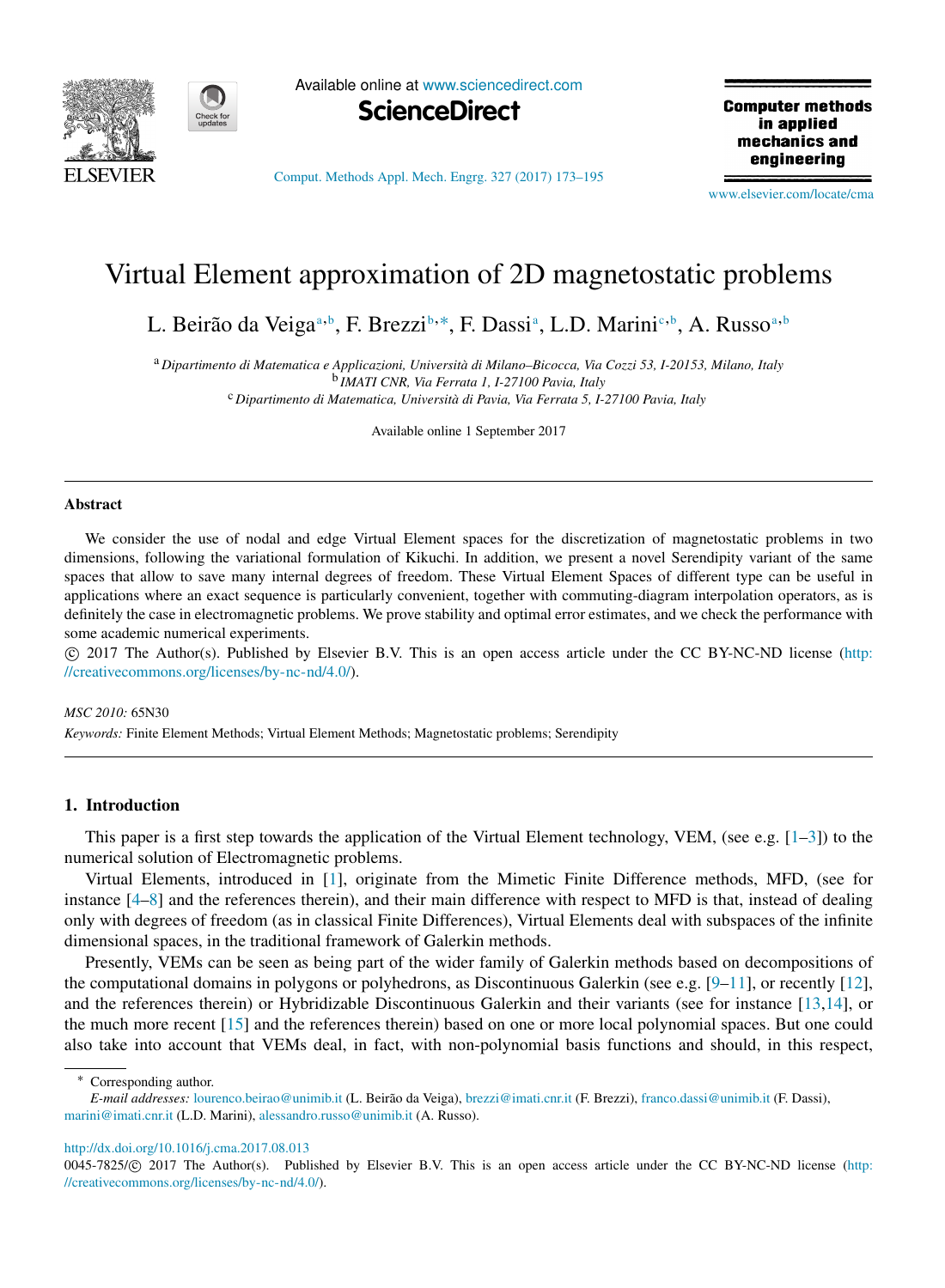be related more to other methods such as polygonal interpolant basis functions, barycentric coordinates, mean value coordinates, metric coordinate method, natural neighbor-based coordinates, generalized FEMs, and maximum entropy shape functions. See for instance [\[16–](#page-20-10)[24\]](#page-21-0), and the references therein.

Finally, many aspects are closely connected with Finite Volumes and related methods (see for instance [\[25](#page-21-1)[–28\]](#page-21-2) and the references therein).

A very brief list of VEMs applied to different types of problems is [\[29–](#page-21-3)[36\]](#page-21-4).

Here we consider the simplest case of Magnetostatic two-dimensional problem:

<span id="page-1-0"></span>
$$
\begin{cases}\n\text{given } j \in L^{2}(\Omega) \quad \left(\text{with } \int_{\Omega} j \, \text{d}\Omega = 0\right), \quad \text{and } \mu \in \mathbb{R}, \\
\text{find } H \in H(\text{rot}; \Omega) \text{ and } B \in H(\text{div}; \Omega) \text{ such that:} \\
\text{rot } H = j \text{ and } \text{div } B = 0, \text{ with } B = \mu H, \text{ in } \Omega \\
\text{with the boundary conditions } H \cdot t = 0 \text{ on } \partial \Omega\n\end{cases} \tag{1.1}
$$

where  $\Omega \subset \mathbb{R}^2$  is a simply connected polygon, and rot  $v := \frac{\partial v_2}{\partial x} - \frac{\partial v_1}{\partial y}$ . It is clear that [\(1.1\)](#page-1-0) could be easily reduced to a simple elliptic problem, and even to a Poisson problem for a constant permeability  $\mu$ , just by introducing a scalar variable *A* (potential) such that  $A_x = B_2$ ,  $A_y = -B_1$ . In fact, it is easy to check that the function *A* is the solution of the Poisson problem

$$
\begin{cases}\n-\text{div}\,(\mu^{-1}\nabla A) = j & \text{in }\Omega \\
\frac{\partial A}{\partial n} = 0 & \text{on }\partial\Omega.\n\end{cases}
$$
\n(1.2)

Hence the interest of  $(1.1)$ , in itself, is surely minor. However, as we shall see, the purpose here is to set the way to the three-dimensional case (and in particular to the combined use of Serendipity-nodal and Serendipity-edge virtual elements to be used on the *faces* of a polyhedral decomposition).

We recall that, strictly sticking to the two-dimensional case, the use of Serendipity elements would not be particularly relevant, since a similar effect (i.e., to get rid of the internal degrees of freedom) could be obtained by the usual *static condensation*. But this will not be the case when the two-dimensional Serendipity elements are used on the faces of a three-dimensional decomposition, where standard static condensation could not be used, and even sophisticated techniques in reordering the unknowns during a Gaussian elimination could not be as effective as a direct Serendipity approach.

With this in mind, here we will study the numerical solution of  $(1.1)$  using the natural restriction to the twodimensional case of the variational formulation of Kikuchi (introduced for the three-dimensional case in [\[37](#page-21-5)[,38\]](#page-21-6)). As we said, in order to reduce the number of *internal* degrees of freedom, we will give particular attention to the use of Serendipity variants. Serendipity VEMs were already introduced, in [\[39\]](#page-21-7) for nodal elements, and in [\[40\]](#page-21-8) for edge/face elements. However, the Serendipity elements presented here *do not* coincide with those defined in [\[39\]](#page-21-7) and in [\[40\]](#page-21-8), since the local projectors use different degrees of freedom. Actually, as we shall see in more details in Sections [5](#page-9-0) and [6,](#page-13-0) the Serendipity elements defined in [\[39\]](#page-21-7) and in [\[40\]](#page-21-8) would not give rise to the necessary exact sequence for our two-dimensional problem  $(1.1)$ , and also on the faces of three dimensional problems, while the present ones have been tailored specifically for that purpose.

To give, in advance, an idea of the relevance that the use of Serendipity VEMs on faces could have, we anticipate here a schematic three dimensional example about this gain. For the sake of simplicity, in order to clarify the order of magnitude of the gain, in [Tables 1](#page-2-0) and [2](#page-2-1) we compared the number of inter-element degrees of freedom (vertices, edges, and faces) on some simple uniform meshes of cubes ( $8 \times 8 \times 8$ ,  $16 \times 16 \times 16$ , and  $32 \times 32 \times 32$ ), for  $k = 2, 3, 4, 5$ , without counting the degrees of freedom *internal* to the cubes, (assuming, in some sense, that all the degrees of freedom internal to the cubes were eliminated by standard static condensation).

For each decomposition, and for each value of *k* between 2 and 5, we compared the inter-element degrees of freedom needed when using **on all faces**: either standard nodal two dimensional  $\mathbb{Q}_k$  finite elements, or our nodal two-dimensional Virtual Elements (VEM<sub>k</sub>), or their present two-dimensional Serendipity variants (VEM $S_k$ ). We point out that  $\mathbb{Q}_k$  Finite Elements (on a schematic decomposition like this one) could also have efficient Serendipity variants (see e.g.  $[41,42]$  $[41,42]$ ), that however would suffer losses of accuracy for more general decompositions (and already when using faces that are non-affine quadrilaterals).

A layout of the paper is as follows: in the next section we will introduce some basic notation, recall some well known properties of polynomial spaces, and present the Kikuchi formulation of [\(1.1\).](#page-1-0) Then in Section [3](#page-4-0) we present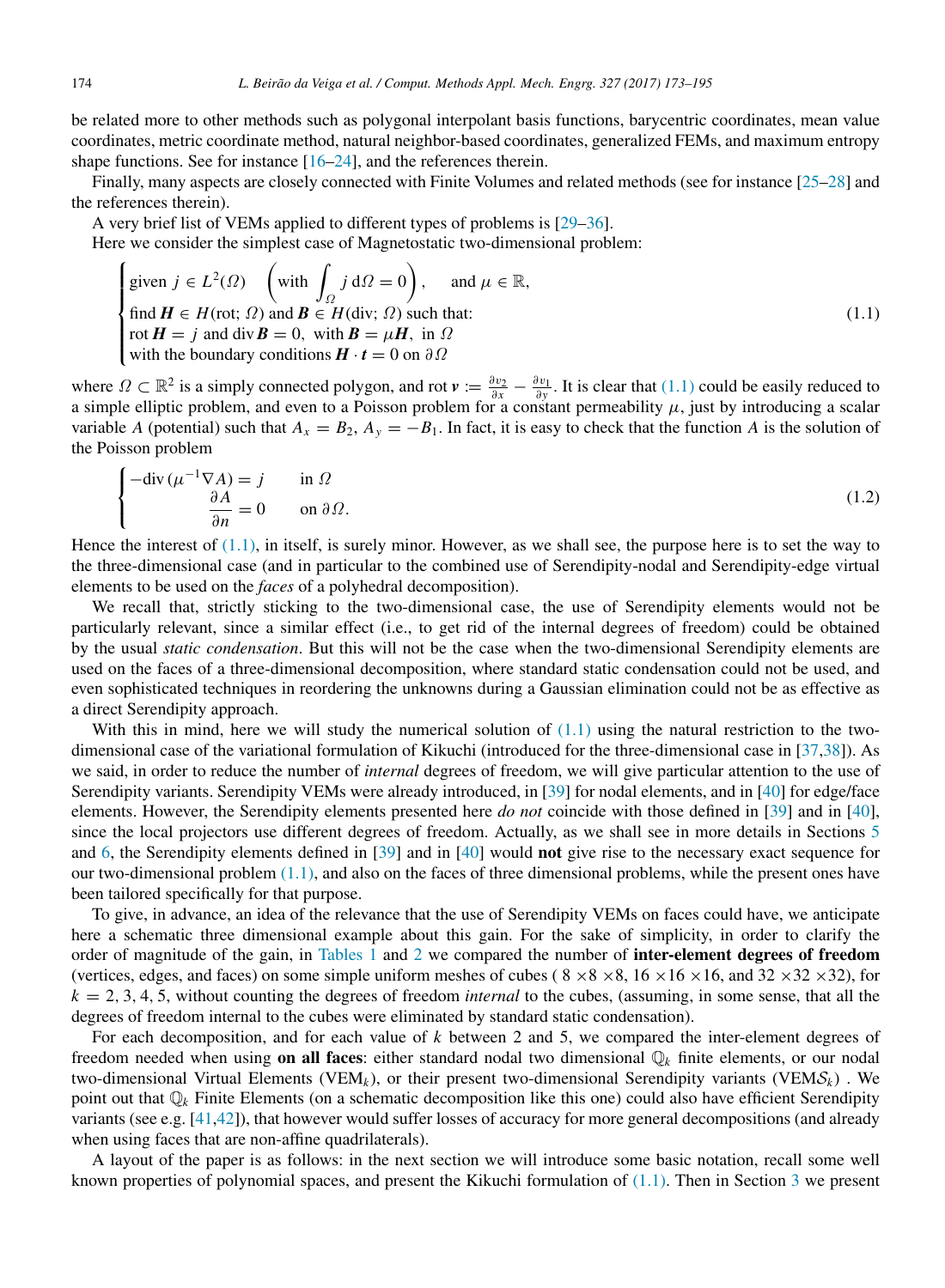<span id="page-2-0"></span>Table 1 Number of inter-element dofs for cubic uniform mesh:  $k = 2$  and  $k = 3$ .

| Mesh           | Interelement dofs $k = 2$ |         |                | Mesh           | Interelement dofs $k = 3$ |                  |                |
|----------------|---------------------------|---------|----------------|----------------|---------------------------|------------------|----------------|
|                | VEMS <sub>2</sub>         | VEM2    | $\mathbb{Q}_2$ |                | VEMS <sub>3</sub>         | VEM <sub>3</sub> | $\mathbb{Q}_3$ |
| 8 <sup>3</sup> | 2,673                     | 7.857   | 4.401          | 8 <sup>3</sup> | 4.617                     | 14.985           | 11,529         |
| $16^{3}$       | 18.785                    | 57,953  | 31,841         | $16^{3}$       | 32,657                    | 110,993          | 84,881         |
| $32^{3}$       | 140.481                   | 444,609 | 241,857        | $32^{3}$       | 245,025                   | 853.281          | 650,529        |

# <span id="page-2-1"></span>Table 2

Number of inter-element dofs for cubic uniform mesh:  $k = 4$  and  $k = 5$ .

| Mesh     | Interelement dofs $k = 4$ |           |                | Mesh     | Interelement dofs $k = 5$ |           |           |
|----------|---------------------------|-----------|----------------|----------|---------------------------|-----------|-----------|
|          | VEMS <sub>4</sub>         | VEM4      | $\mathbb{Q}_4$ |          | VEM $\mathcal{S}_5$       | VEM5      | Q5        |
| $8^3$    | 8.289                     | 23,841    | 22.113         | $8^3$    | 15,417                    | 34,425    | 36,153    |
| $16^{3}$ | 59.585                    | 177,089   | 164.033        | $16^{3}$ | 112.625                   | 256,241   | 269,297   |
| $32^{3}$ | 450,945                   | 1.363.329 | 1,261,953      | $32^{3}$ | 859,617                   | 1.974.753 | 2,076,129 |

the *local* Virtual Element spaces of nodal type and of edge type. As we mentioned already, *the spaces* are the same already discussed in [\[1,](#page-20-0)[43\]](#page-21-11) and in [\[3](#page-20-1)[,44\]](#page-21-12), respectively, but using *different* (though computationally equivalent) *degrees of freedom*, that will come handy for the Serendipity construction. In Section [4](#page-6-0) we present the *global* version of the Virtual Element spaces, use them to write the discretized problem, and prove the corresponding error bounds. In Section [5](#page-9-0) we introduce and discuss the Serendipity variants, both for nodal and edge elements, and prove some crucial properties of the coupling of the two for the (simpler) case in which, for each element, the local order is smaller than the number of edges. Then, in Section [6,](#page-13-0) we briefly discuss the extension of the previous results to the case of VEMs of an order (locally) higher than (or equal to) the number of edges. In Section [7](#page-15-0) we present some numerical results that show that the quality of the approximation is very good, and also that the Serendipity variant does not jeopardize the accuracy. Finally, in Section [9](#page-19-0) we draw some conclusions.

# 2. Notation and variational formulation

# *2.1. Basic notation*

In two dimensions, we will denote by x the independent variable, using  $x = (x, y)$  or (more often)  $x = (x_1, x_2)$ following the circumstances. We will also use  $x^{\perp} := (-x_2, x_1)$ , and in general, for a vector  $v \equiv (v_1, v_2)$ ,

$$
v^{\perp} := (-v_2, v_1). \tag{2.1}
$$

Moreover, for a vector *v* and a scalar *q* we will write

$$
\operatorname{rot} \nu := \frac{\partial v_2}{\partial x} - \frac{\partial v_1}{\partial y}, \qquad \operatorname{rot} q := \left(\frac{\partial q}{\partial y}, -\frac{\partial q}{\partial x}\right)^T \tag{2.2}
$$

and we consider the spaces

$$
H^{1}(\Omega) = \{q \in L^{2}(\Omega) \text{ with } \nabla q \in [L^{2}(\Omega)]^{2}\},\tag{2.3}
$$

$$
H(\text{rot}; \Omega) = \{ \mathbf{v} \in [L^2(\Omega)]^2 \text{ with rot } \mathbf{v} \in L^2(\Omega) \},\tag{2.4}
$$

and for taking into account boundary conditions

 $H_0^1(\Omega) = \{q \in H^1(\Omega) \text{ with } q = 0 \text{ on } \partial \Omega\},$  (2.5)

$$
H_0(\text{rot}; \Omega) = \{v \in H(\text{rot}; \Omega) \text{ with } v \cdot t = 0 \text{ on } \partial \Omega\},\tag{2.6}
$$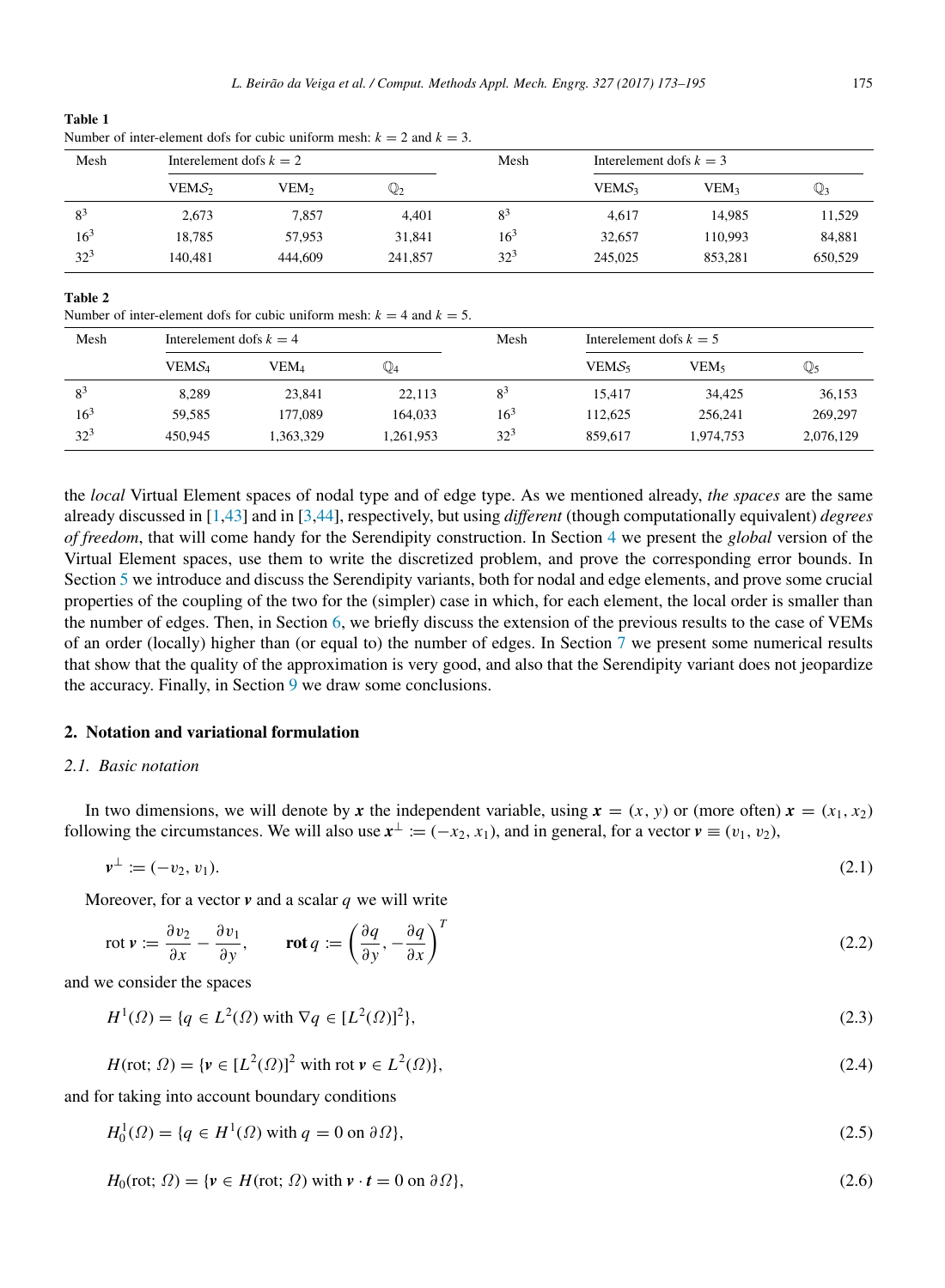where *t* denotes the unit tangent vector. For an integer  $s \geq -1$  we denote by  $\mathbb{P}_s$  the space of polynomials of degree ≤ *s*. Following a common convention,  $\mathbb{P}_{-1}$  = {0} and  $\mathbb{P}_0$  = ℝ. Moreover, for *s* ≥ 1, on a domain  $\mathcal{O}$ ,

<span id="page-3-4"></span>
$$
\mathbb{P}_s^0(\mathcal{O}) := \{ q \in \mathbb{P}_s \text{ such that } \int_{\mathcal{O}} q \, d\mathcal{O} = 0 \}. \tag{2.7}
$$

We denote by  $\pi_{s,d}$  (here for  $d = 1$  or  $d = 2$ ) the dimension of  $\mathbb{P}_s$  in  $d$  space dimensions, and we recall that

$$
\pi_{s,1} = s + 1 \qquad \text{and} \qquad \pi_{s,2} = (s+1)(s+2)/2. \tag{2.8}
$$

Obviously, in *d* dimensions, the (common value) of the dimension of the space  $\mathbb{P}_s^0$  and of the spaces  $\nabla(\mathbb{P}_s)$ , **rot**  $(\mathbb{P}_s)$ will be equal to the dimension of  $\mathbb{P}_s$  minus one.

The following decompositions are well known:

<span id="page-3-5"></span>
$$
(\mathbb{P}_s)^2 = \text{rot } \mathbb{P}_{s+1} \oplus x \mathbb{P}_{s-1} \quad \text{and} \quad (\mathbb{P}_s)^2 = \text{grad } \mathbb{P}_{s+1} \oplus x^{\perp} \mathbb{P}_{s-1},
$$
\n(2.9)

implying that

<span id="page-3-1"></span>div is an isomorphism between  $\{x \mathbb{P}_s\}$  and  $\mathbb{P}_s$ , (2.10)

rot is an isomorphism between  $\{x^{\perp} \mathbb{P}_{s}\}\$  and  $\mathbb{P}_{s}$ .  $(2.11)$ 

Finally we recall the definition of the classical *local* spaces for mixed formulations

<span id="page-3-2"></span>
$$
RT_s = \text{rot } \mathbb{P}_{s+1} \oplus x \mathbb{P}_s \text{ and } N1_s = \text{grad } \mathbb{P}_{s+1} \oplus x^{\perp} \mathbb{P}_s \tag{2.12}
$$

and

<span id="page-3-3"></span>
$$
BDM_s \equiv N2_s := (\mathbb{P}_s)^2. \tag{2.13}
$$

## *2.2. Computationally equivalent sets of degrees of freedom*

As we shall see, we are going to deal in each element with finite dimensional spaces whose functions are defined as the solution of a boundary value problem within the element. The problem will be individuated by a certain number of parameters that will then be used, in the actual computations, as *degrees of freedom*. As the local dimension (as we said) will always be finite, it is clear that, on the one hand, an arbitrary set of  $n$  (= dimension of the local space) linearly independent functionals will constitute a *unisolvent set of degrees of freedom*, and consequently all such sets could be considered as *equivalent*, as they identify the same finite dimensional space. On the other hand, starting from the values of a set of *n* functionals there will be *some* other quantities that can be computed, out of them, without solving the boundary value problem: as, trivially, if we give the sum and the difference of two numbers instead of the two number themselves, or, a little less trivially, if we give the mean value of the normal derivative of a smooth function on the boundary of the element and we want to compute the mean value of its Laplacian in the same element. Hence, we will say that two sets of degrees of freedom  $(\delta_1, \ldots, \delta_n)$  and  $(\zeta_1, \ldots, \zeta_n)$  are **computationally equivalent** if one can compute one set out of the other, on the computer, with simple algebraic manipulations *without solving the boundary value problem.* As a negative example, consider the one-dimensional linear space of functions  $u \in H_0^1(E)$ such that  $\Delta u =$  constant. This space can be described by assigning either the constant value of  $\Delta u$  or the mean value of *u*. However, these degrees of freedom are *not computationally equivalent*, since in general we cannot compute one out of the other without solving a PDE in *E*.

#### *2.3. The variational formulation*

Among the various possible variational formulations of [\(1.1\)](#page-1-0) we will consider the *K-formulation* introduced in [\[37\]](#page-21-5) and [\[38\]](#page-21-6), that reads

<span id="page-3-0"></span>
$$
\begin{cases}\n\text{find } \mathbf{H} \in H_0(\text{rot}; \Omega) \text{ and } p \in H_0^1(\Omega) \text{ such that:} \\
\int_{\Omega} \text{rot } \mathbf{H} \text{ rot } \mathbf{v} \, d\Omega + \int_{\Omega} \nabla p \cdot \mu \mathbf{v} \, d\Omega = \int_{\Omega} j \text{ rot } \mathbf{v} \, d\Omega \quad \forall \mathbf{v} \in H_0(\text{rot}; \Omega) \\
\int_{\Omega} \nabla q \cdot \mu \mathbf{H} \, d\Omega = 0 \quad \forall q \in H_0^1(\Omega).\n\end{cases}
$$
\n(2.14)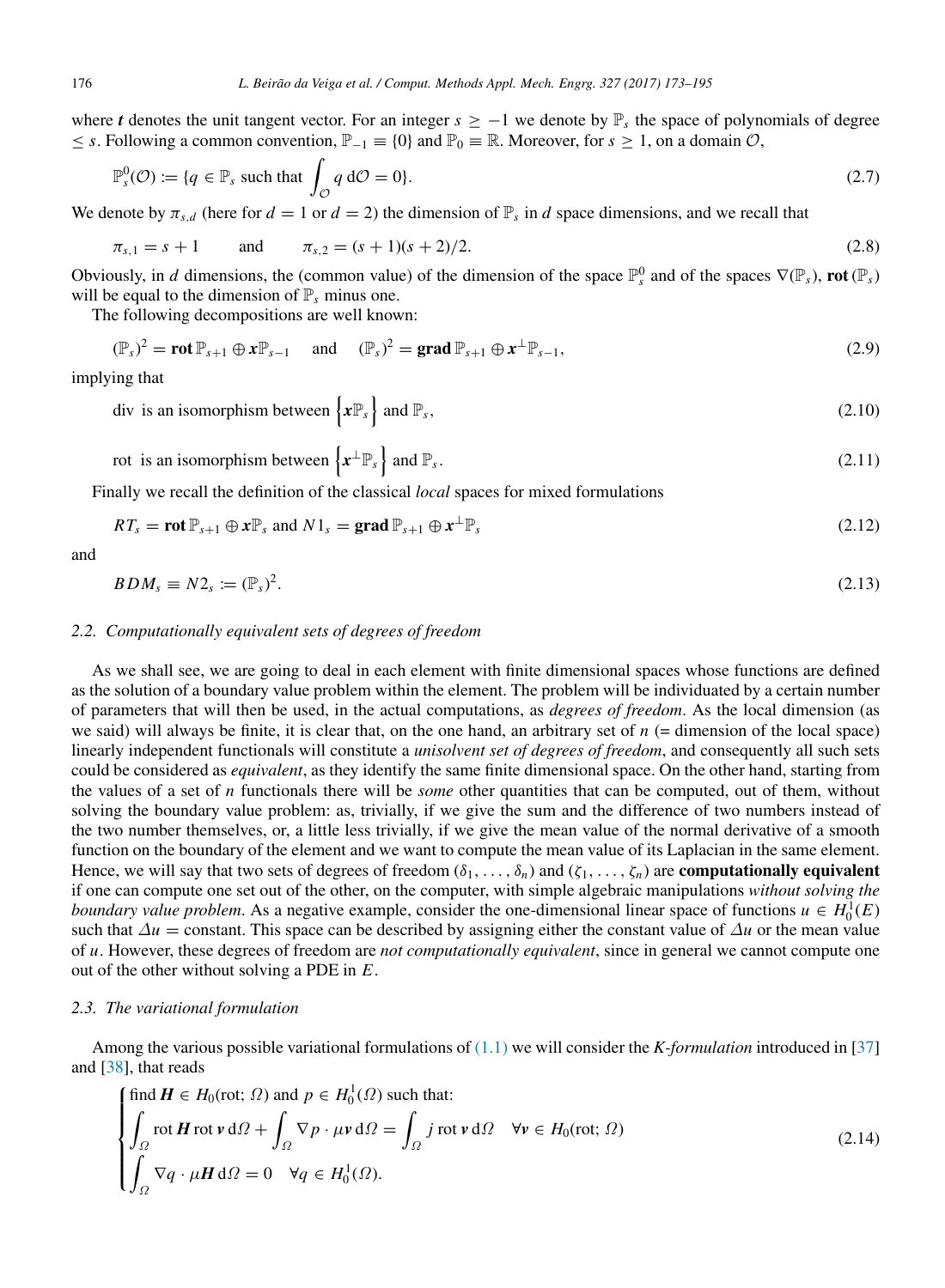It is easy to check, by the usual theory of mixed methods (see e.g. [\[45\]](#page-21-13)), that  $(2.14)$  has a unique solution  $(H, p)$ . Then we check that  $p \equiv 0$  and that *H* and  $B \equiv \mu H$  give the solution of [\(1.1\).](#page-1-0) Indeed, checking that  $p \equiv 0$  is immediate, just taking  $v = \nabla p$  in the first equation; and once we know that  $p \equiv 0$  the first equation gives rot  $H = j$ , and then the second equation gives div  $\mu H = 0$ .

It should be pointed out that problem [\(2.14\)](#page-3-0) has also an equivalent formulation of the *Hodge–Laplacian* type, [\[46\]](#page-21-14), that however will not be dealt with here. Other boundary conditions could be easily considered as well. Needless to say, there are a number of different (and much more general) ways to tackle electromagnetic problems. We briefly refer, for instance, to [\[47\]](#page-21-15), [\[48](#page-21-16)[,49\]](#page-21-17) and to the references therein. Theoretical results more related to the present approach can be found in [\[50](#page-21-18)[,51\]](#page-21-19).

#### <span id="page-4-0"></span>3. The local VEM spaces

We will now design a Virtual Element approximation of [\(2.14\),](#page-3-0) taking into account different possible variants for the space of *scalar multipliers* as well as for the *H*(rot)-conforming vectors.

Later on, these same spaces will be reduced with a Serendipity approach, in order to eliminate as many internal degrees of freedom as possible. This will come out as particularly relevant in future developments concerning the three-dimensional problems, when the elements of the present papers will have to be used on *faces*, where the use of static condensation would be much more involved.

We begin by defining the local spaces to be used for the approximation. We assume therefore that *E* is a generic polygon, with *N<sup>e</sup>* edges *e*, satisfying the usual regularity assumptions (see, e.g., [\[1\]](#page-20-0)).

#### *3.1. The local spaces—nodal*

We recall here the definition of the local nodal spaces. Actually, the spaces presented here are exactly the same as the ones in [\[1\]](#page-20-0), but with different (though *computationally equivalent*) degrees of freedom.

Let *k*,  $k_d$  be integers with  $k \geq 1$ . For  $k_d$  we will consider, in principle, the three cases  $k - 2 \leq k_d \leq k$ . For the nodal spaces we have,

<span id="page-4-7"></span>
$$
V_k^n(E) := \left\{ q \in C^0(\overline{E}) : q_{|e} \in \mathbb{P}_k(e) \,\forall e \in \partial E, \, \Delta q \in \mathbb{P}_{k_d}(E) \right\},\tag{3.1}
$$

with the degrees of freedom

- <span id="page-4-1"></span>the nodal values  $q(v)$  at all vertices  $v$  of  $E$ , (3.2)
- <span id="page-4-3"></span>• for each edge *<sup>e</sup>*, the moments <sup>∫</sup> *e e g p*<sub>*k*−2</sub> d*s*  $\forall p_{k-2} \in \mathbb{P}_{k-2}(e)$ , (3.3)

<span id="page-4-2"></span>• 
$$
\int_{E} (\nabla q \cdot \mathbf{x}_{E}) p_{k_d} dE \quad \forall p_{k_d} \in \mathbb{P}_{k_d}(E),
$$
\n(3.4)

where  $x<sub>E</sub> = x - b<sub>E</sub>$ , with  $b<sub>E</sub> =$  barycenter of *E*.

Proposition 3.1. *The degrees of freedom* [\(3.2\)–](#page-4-1)[\(3.4\)](#page-4-2) *are unisolvent.*

**Proof.** The number of conditions being equal to the dimension of  $V_k^n(E)$  (as they are both equal to  $N_e \pi_{k-1,1} + \pi_{k_d,2}$ ) we have to prove that if, for a certain  $q \in V_k^n(E)$ , all the d.o.f. vanish, then  $q \equiv 0$ . Setting to zero the values of the degrees of freedom  $(3.2)$ – $(3.3)$  gives immediately

<span id="page-4-6"></span>
$$
q \equiv 0 \text{ on } \partial E,\tag{3.5}
$$

which, setting to zero  $(3.4)$  as well, implies

<span id="page-4-4"></span>
$$
0 = \int_{E} (\nabla q \cdot \mathbf{x}_{E}) p_{k_{d}} dE = - \int_{E} q \operatorname{div} (\mathbf{x}_{E} p_{k_{d}}) dE \quad \forall p_{k_{d}} \in \mathbb{P}_{k_{d}}.
$$
 (3.6)

Eq.  $(3.6)$ , in view of  $(2.10)$ , immediately implies

<span id="page-4-5"></span>
$$
0 = \int_{E} q \ p_{k_d} dE \quad \forall p_{k_d} \in \mathbb{P}_{k_d}.
$$
\n(3.7)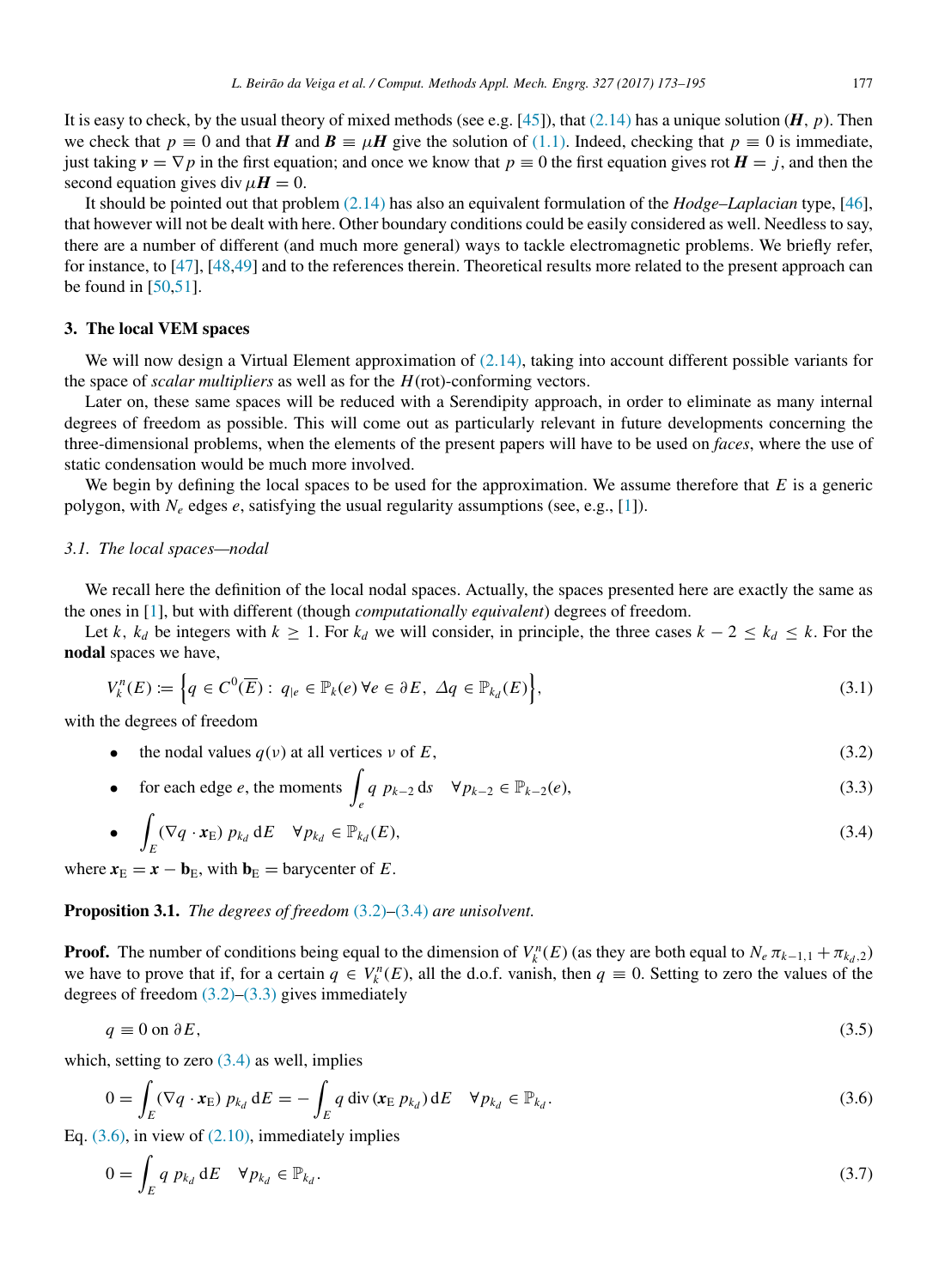Consequently, using [\(3.7\)](#page-4-5) (plus the fact that  $\Delta q \in \mathbb{P}_{k_d}$ ) and [\(3.5\),](#page-4-6) we have:

$$
\int_{E} |\nabla q|^2 dE = -\int_{E} q \, \Delta q \, dE + \int_{\partial E} q(\nabla q \cdot \mathbf{n}) ds = 0,
$$
\n(3.8)

and the proof is concluded.  $\square$ 

**Remark 1.** Looking at the proof above, one can easily see that the degrees of freedom  $(3.4)$ , when used in conjunction with the usual boundary degrees of freedom  $(3.2)$ – $(3.3)$ , are computationally equivalent to the original degrees of freedom introduced in [\[1\]](#page-20-0):

<span id="page-5-0"></span>
$$
\int_{E} q \ p_{k_d} dE \qquad \forall p_{k_d} \in \mathbb{P}_{k_d}.\tag{3.9}
$$

We also point out that the use of the degrees of freedom  $(3.4)$  is not much more complicated, computationally, than that of  $(3.9)$ .  $\Box$ 

<span id="page-5-5"></span>**Proposition 3.2.** For every  $q \in V_k^n(E)$ , using the degrees of freedom [\(3.2\)–](#page-4-1)[\(3.4\)](#page-4-2) one can compute the  $L^2$ -orthogonal *projection of*  $\nabla q$  *onto*  $[\mathbb{P}_{k_d+1}(E)]^2$ .

**Proof.** It is enough to observe that for every  $q \in V_k^n(E)$  and for every  $p_{k_d+1} \in [\mathbb{P}_{k_d+1}(E)]^2$ , integrating by parts we have

$$
\int_E \Pi_{k_d+1}^0 \nabla q \cdot \boldsymbol{p}_{k_d+1} \, dE := \int_E \nabla q \cdot \boldsymbol{p}_{k_d+1} \, dE = \int_{\partial E} q \, \boldsymbol{p}_{k_d+1} \cdot \boldsymbol{n} \, dS - \int_E q \, \text{div} \, \boldsymbol{p}_{k_d+1} \, dE,
$$

and all the terms in the right-hand side are computable (using in particular the equivalent dofs  $(3.9)$ ).  $\Box$ 

#### *3.2. The local spaces—edge*

We introduce now the local edge spaces. Once more, the spaces presented here are exactly the same already introduced in [\[3\]](#page-20-1), but with different (though *computationally equivalent*) degrees of freedom.

For the edge spaces we will keep the same integers  $k$  and  $k_d$  of the nodal spaces, but here we have an additional integer parameter (that we call  $k<sub>r</sub>$ ) that in practice might assume the values  $k - 1$  or  $k - 2$  according to the type of approximation that we are willing to obtain. Roughly speaking, choosing  $k_r = k - 1$  we will get, for our edge space, a generalization to polygons of the *Nédélec elements of the first kind N* 1 (that, in turn, in two dimension can be seen as *rotated Raviart–Thomas* spaces). Choosing instead  $k<sub>r</sub> = k - 2$  we will get, for our edge space, a generalization to polygons of the *Nédélec elements of the second kind N* <sup>2</sup> (that, in turn, in two dimension can be seen as *rotated Brezzi–Douglas–Marini* spaces); see also [\(2.12\)–](#page-3-2)[\(2.13\).](#page-3-3)

For the edge spaces we have then, for *k* and  $k_d$  as in the previous subsection, and for  $k_r = k - 1$  or (only when *k* ≥ 2) for  $k_r = k - 2$ :

<span id="page-5-4"></span>
$$
V_{k-1}^{e}(E) := \left\{ v \in [L^{2}(E)]^{2} : \text{div}\,v \in \mathbb{P}_{k_{d}}(E), \text{ rot}\,v \in \mathbb{P}_{k_{r}}(E), v_{|e} \cdot t_{e} \in \mathbb{P}_{k-1}(e) \,\forall e \in \partial E \right\},\tag{3.10}
$$

with the degrees of freedom

<span id="page-5-1"></span>• on each 
$$
e \in \partial E
$$
, the moments  $\int_{e} (\mathbf{v} \cdot \mathbf{t}_e) p_{k-1} ds \ \forall p_{k-1} \in \mathbb{P}_{k-1}(e)$ , (3.11)

<span id="page-5-3"></span>• the moments 
$$
\int_{E} \mathbf{v} \cdot \mathbf{x}_{E} p_{k_d} dE \quad \forall p_{k_d} \in \mathbb{P}_{k_d}(E),
$$
 (3.12)

<span id="page-5-2"></span>
$$
\bullet \int_{E} \operatorname{rot} \nu \, p_{k_r}^0 \, \mathrm{d}E \quad \forall p_{k_r}^0 \in \mathbb{P}_{k_r}^0(E) \qquad \text{(only for } k_r > 0), \tag{3.13}
$$

where  $\mathbb{P}_s^0$  was defined in [\(2.7\).](#page-3-4)

Proposition 3.3. *The degrees of freedom* [\(3.11\)–](#page-5-1)[\(3.13\)](#page-5-2) *are unisolvent.*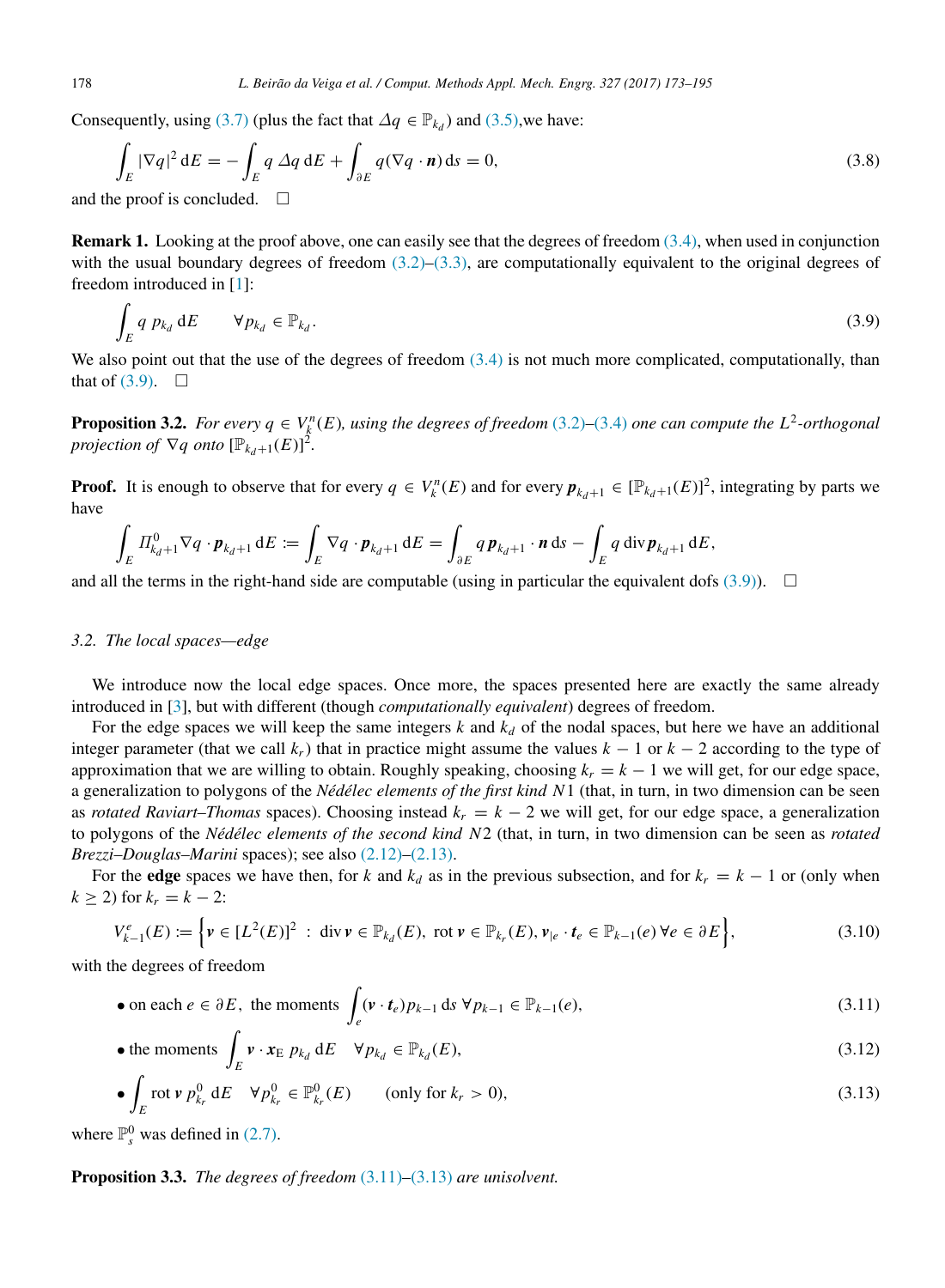**Proof.** Since the number of d.o.f. equals the dimension of  $V_{k-1}^e(E)$  (as they are both equal to  $N_e \pi_{k-1,1} + \pi_{k_d,2}$  +  $\pi_{k_r,2} - 1$ ), we have to prove that if, for a certain  $v \in V_{k-1}^e(E)$ , all the d.o.f. vanish, then  $v \equiv 0$ . Conditions [\(3.11\),](#page-5-1) set equal to zero, give  $\mathbf{v} \cdot \mathbf{t} = 0$  on  $\partial E$ , and hence

$$
\int_E \operatorname{rot} \mathbf{v} \, \mathrm{d}E = 0.
$$

This, together with the d.o.f.  $(3.13)$  set to be zero, implies

$$
rot v = 0.
$$

In view of [\(2.10\)](#page-3-1) there exists a unique  $p^* \in \mathbb{P}_{k_d}$  such that div  $(\mathbf{v} - \mathbf{x_E} p^*) = 0$  and therefore  $\mathbf{v} - \mathbf{x_E} p^* = \mathbf{rot} \varphi$  for some  $\varphi \in H^1(E)$ . Then, if the d.o.f. [\(3.12\)](#page-5-3) are also zero, integrating the remaining term by parts we have

$$
\int_{E} |\mathbf{v}|^{2} dE = \int_{E} \mathbf{v} \cdot (\mathbf{x}_{E} p^{*} + \mathbf{rot} \varphi) dE = 0 + \int_{E} \mathbf{rot} \mathbf{v} \varphi dE + \int_{\partial E} \mathbf{v} \cdot t \varphi ds = 0,
$$

and the proof is concluded.  $\square$ 

Note that

$$
\mathbb{P}_{k}(E) \subseteq V_{k}^{n}(E), \text{ and } [\mathbb{P}_{k-1}(E)]^{2} \subseteq V_{k-1}^{e}(E).
$$

Moreover, for each  $v \in V_{k-1}^e(E)$ , the polynomial rot  $v \in \mathbb{P}_{k}E(E)$  is uniquely defined (and computable) by the d.o.f. [\(3.11\)](#page-5-1) and [\(3.13\).](#page-5-2)

**Remark 2.** Here too we remark that the d.o.f.  $(3.13)$ , when used together with  $(3.11)$  and  $(3.12)$ , are computationally equivalent to the original ones introduced first in [\[44\]](#page-21-12) (up to a rotation of  $\pi/2$ , in order to go, in 2 dimensions, from *H*(div) to *H*(rot)-conforming spaces), and also to those used in [\[3\]](#page-20-1).  $\Box$ 

**Remark 3.** We point out that for  $k_d \geq k-2$  the  $L^2$ -projection  $\Pi_{k-1}^0 : V_{k-1}^e(E) \to [\mathbb{P}_{k-1}(E)]^2$  is also computable using the degrees of freedom [\(3.11\)](#page-5-1)[–\(3.13\).](#page-5-2) Indeed, for any  $\mathbf{p}_{k-1} \in [\mathbb{P}_{k-1}(E)]^2$  we can use [\(2.9\)](#page-3-5) and write

 $\mathbf{p}_{k-1} = \text{rot } q_k + x_{\text{E}} q_{k-2}, \quad \text{for some } q_k \in \mathbb{P}_k(E), \text{ and some } q_{k-2} \in \mathbb{P}_{k-2}(E).$ 

Therefore, for any  $v \in V_{k-1}^e(E)$  and any  $\mathbf{p}_{k-1} \in [\mathbb{P}_{k-1}(E)]^2$  we can write

$$
\int_{E} \Pi_{k-1}^{0} \mathbf{v} \cdot \mathbf{p}_{k-1} dE = \int_{E} \mathbf{v} \cdot \mathbf{p}_{k-1} dE = \int_{E} \mathbf{v} \cdot (\mathbf{rot} \ q_{k} + \mathbf{x}_{E} q_{k-2}) dE
$$
\n
$$
= \int_{E} (\mathbf{rot} \ \mathbf{v}) q_{k} dE + \sum_{e \in \partial E} \int_{e} (\mathbf{v} \cdot t) q_{k} dS + \int_{E} \mathbf{v} \cdot \mathbf{x}_{E} q_{k-2} dE
$$

and it is immediate to check that each of the last three terms is computable.  $\Box$ 

#### *3.3. The local scalar product*

Once we have the  $L^2$ -projection from  $V_{k-1}^e(E)$  onto polynomials of degree  $k-1$ , we can define in  $V_{k-1}^e(E)$  the usual VEM-like inner product

<span id="page-6-1"></span>
$$
[\mathbf{v}, \mathbf{w}]_{e,E} := (\Pi_{k-1}^0 \mathbf{v}, \Pi_{k-1}^0 \mathbf{w})_{0,E} + S_E((I - \Pi_{k-1}^0)\mathbf{v}, (I - \Pi_{k-1}^0)\mathbf{w}),
$$
\n(3.14)

where  $S_E$ , as already classical in VEMs frameworks, is any symmetric and positive definite bilinear form such that there exist two constants  $\alpha_*$  and  $\alpha^*$  for which

$$
\alpha_*(v, v)_{0,E} \le [v, v]_{e,E} \le \alpha^*(v, v)_{0,E} \qquad \forall v \in V_{k-1}^e(E). \tag{3.15}
$$

See, e.g., [\[1\]](#page-20-0) or [\[3\]](#page-20-1), or also [\[52\]](#page-21-20) for simple choices of  $S<sub>E</sub>$ . Under usual suitable shape regularity assumptions (see [\[1,](#page-20-0)[53](#page-21-21)[,54\]](#page-21-22)) one can prove that the constants  $\alpha_*$  and  $\alpha^*$  in the above formula can be made independent of the diameter  $h_E$  of  $E$ .

It is important to point out that

<span id="page-6-2"></span><span id="page-6-0"></span>
$$
[\mathbf{v}, \mathbf{p}_{k-1}]_{e,E} \equiv (\mathbf{v}, \mathbf{p}_{k-1})_{0,E} \quad \forall \mathbf{v} \in V_{k-1}^e(E), \ \forall \mathbf{p}_{k-1} \in [\mathbb{P}_{k-1}(E)]^2.
$$
 (3.16)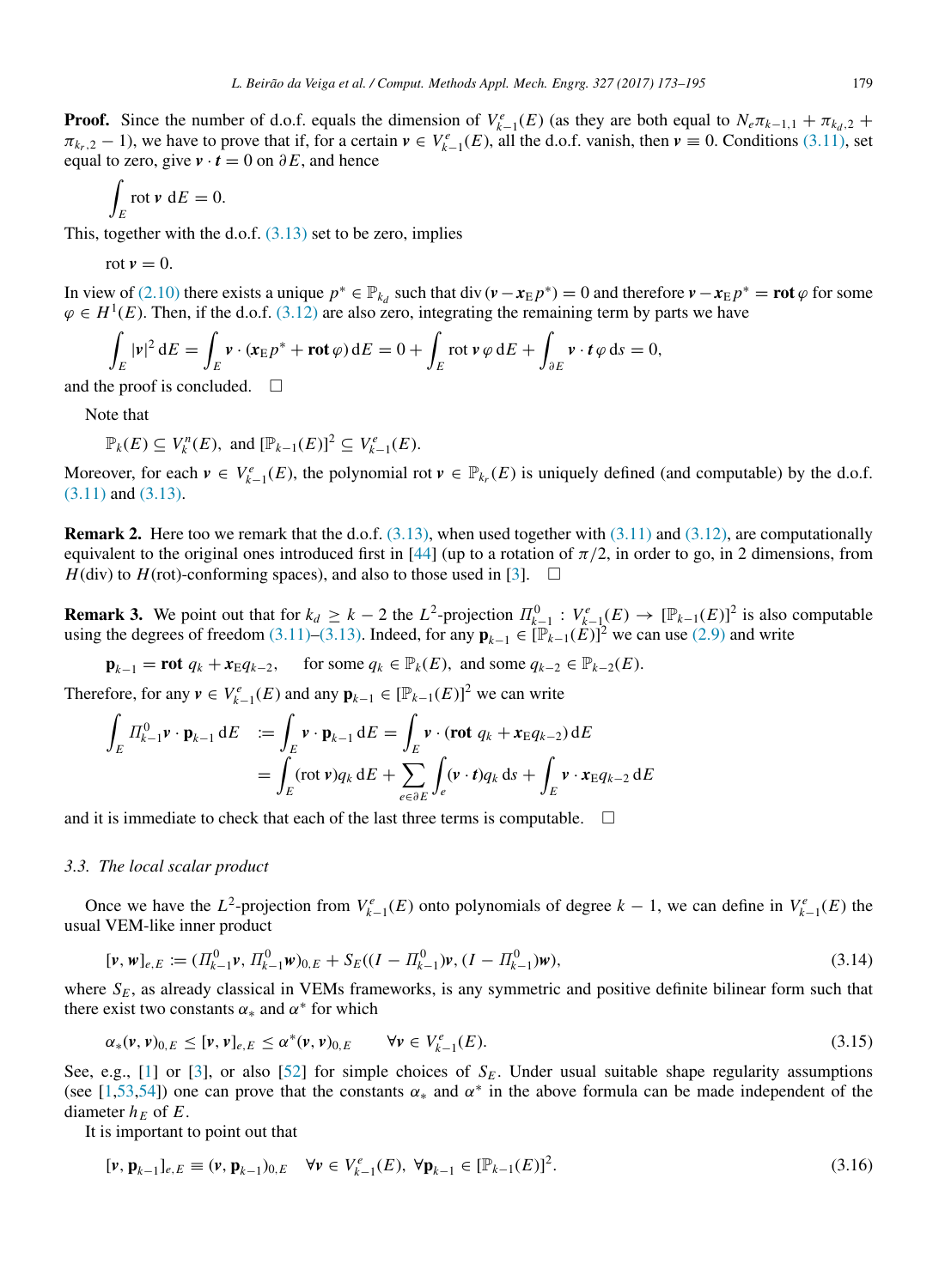## 4. Discretization of the magnetostatic problem [\(2.14\)](#page-3-0)

#### *4.1. The global VEM spaces*

At this point, given a decomposition  $\mathcal{T}_h$  of the computational domain  $\Omega$  into polygons, with the usual regularity assumptions, we can define the *global spaces*:

$$
V_k^n = \left\{ q \in H_0^1(\Omega) : q_{|E} \in V_k^n(E) \, \forall E \in \mathcal{T}_h \right\},\tag{4.1}
$$

$$
V_{k-1}^e = \left\{ \mathbf{v} \in H_0(\text{rot}; \, \Omega) \, : \, \mathbf{v}_{|E} \in V_{k-1}^e(E) \, \forall E \in \mathcal{T}_h \right\}.
$$
\n
$$
(4.2)
$$

The (global) degrees of freedom associated to these spaces are the obvious ones that stem, as in standard Finite Elements, from the local ones described above.

It is easy to check (see e.g. [\[3\]](#page-20-1)) that

<span id="page-7-1"></span>
$$
\nabla V_k^n \equiv \{ v \in V_{k-1}^e \text{ such that rot } v = 0 \}. \tag{4.3}
$$

Introducing the additional space of *piecewise polynomials in*  $\mathbb{P}_{k_r}$  *with global zero mean value* 

$$
V_{k_r}^E := \left\{ \gamma \in L^2(\Omega) : \gamma_E \in \mathbb{P}_{k_r}(E) \,\forall E \in \mathcal{T}_h, \text{ and } \int_{\Omega} \gamma \,d\Omega = 0 \right\},\tag{4.4}
$$

we also have:

Proposition 4.1. *With the above definitions we have*

<span id="page-7-2"></span>
$$
rotV_{k-1}^e \equiv V_{k_r}^E. \tag{4.5}
$$

**Proof.** Indeed, the inclusion rot  $V_{k-1}^e \subseteq V_{k_r}^E$  is obvious. Let us see the converse. Given a  $\gamma \in V_{k_r}^E$  we can easily find a  $w \in [H_0^1(\Omega)]^2$  such that rot  $w = \gamma$ . Then we define  $w_I$  as the unique function in  $V_{k-1}^e$  that takes the same degrees of freedom values as *w*. In other words we set, for all  $E \in \mathcal{T}_h$ ,

<span id="page-7-0"></span>
$$
\begin{cases}\n\int_{e} (\mathbf{w} - \mathbf{w}_{I}) \cdot t_{e} \, p_{k-1} \, \mathrm{d}s = 0 \qquad \forall e \in \partial E, \forall p_{k-1} \in \mathbb{P}_{k-1}(e), \\
\int_{E} (\mathbf{w} - \mathbf{w}_{I}) \cdot \mathbf{x}_{E} \, p_{k_{d}} \, \mathrm{d}E = 0 \quad \forall p_{k_{d}} \in \mathbb{P}_{k_{d}}(E), \\
\int_{E} \operatorname{rot} (\mathbf{w} - \mathbf{w}_{I}) \, p_{k_{r}}^{0} \, \mathrm{d}E = 0 \quad \forall p_{k_{r}}^{0} \in \mathbb{P}_{k_{r}}^{0}(E).\n\end{cases} \tag{4.6}
$$

Joining the third of [\(4.6\)](#page-7-0) with the first (used for  $p_{k-1} \equiv 1$ ) one can now check that for all  $E \in \mathcal{T}_h$  it holds

<span id="page-7-5"></span>
$$
(\text{rot } \mathbf{w}_I)|_E = \Pi_{k_r}^0 (\text{rot } \mathbf{w})|_E = \Pi_{k_r}^0 \gamma|_E = \gamma|_E,\tag{4.7}
$$

that proves the above assertion.  $\square$ 

**Remark 4.** As is well known, in general, for mixed formulations, properties  $(4.3)$  and  $(4.5)$  play a very important role in the analysis of the numerical methods, as well as (most of the times) in their performance. We point out that, for *dual* mixed formulations of Darcy problems (as the classical ones, based on *H*(*di*v)-*L* <sup>2</sup> pairs) the analog of [\(4.5\)](#page-7-2) (usually, with *face* spaces, and div instead of rot ) is the critical property. Here, instead, for problems like [\(2.14\),](#page-3-0) it will be property [\(4.3\)](#page-7-1) that is more difficult to deal with, in particular when using Serendipity VEMs.  $\Box$ 

From [\(3.14\)](#page-6-1) we can also define a scalar product in  $V_{k-1}^e$  in the obvious way

<span id="page-7-3"></span>
$$
[\mathbf{v}, \mathbf{w}]_e := \sum_{E \in \mathcal{T}_h} [\mathbf{v}, \mathbf{w}]_{e,E},\tag{4.8}
$$

and we note that

<span id="page-7-4"></span>
$$
\alpha_*(\mathbf{v},\mathbf{v})_{0,\Omega} \leq [\mathbf{v},\mathbf{v}]_e \leq \alpha^*(\mathbf{v},\mathbf{v})_{0,\Omega} \qquad \forall \mathbf{v} \in V_{k-1}^e.
$$
\n
$$
(4.9)
$$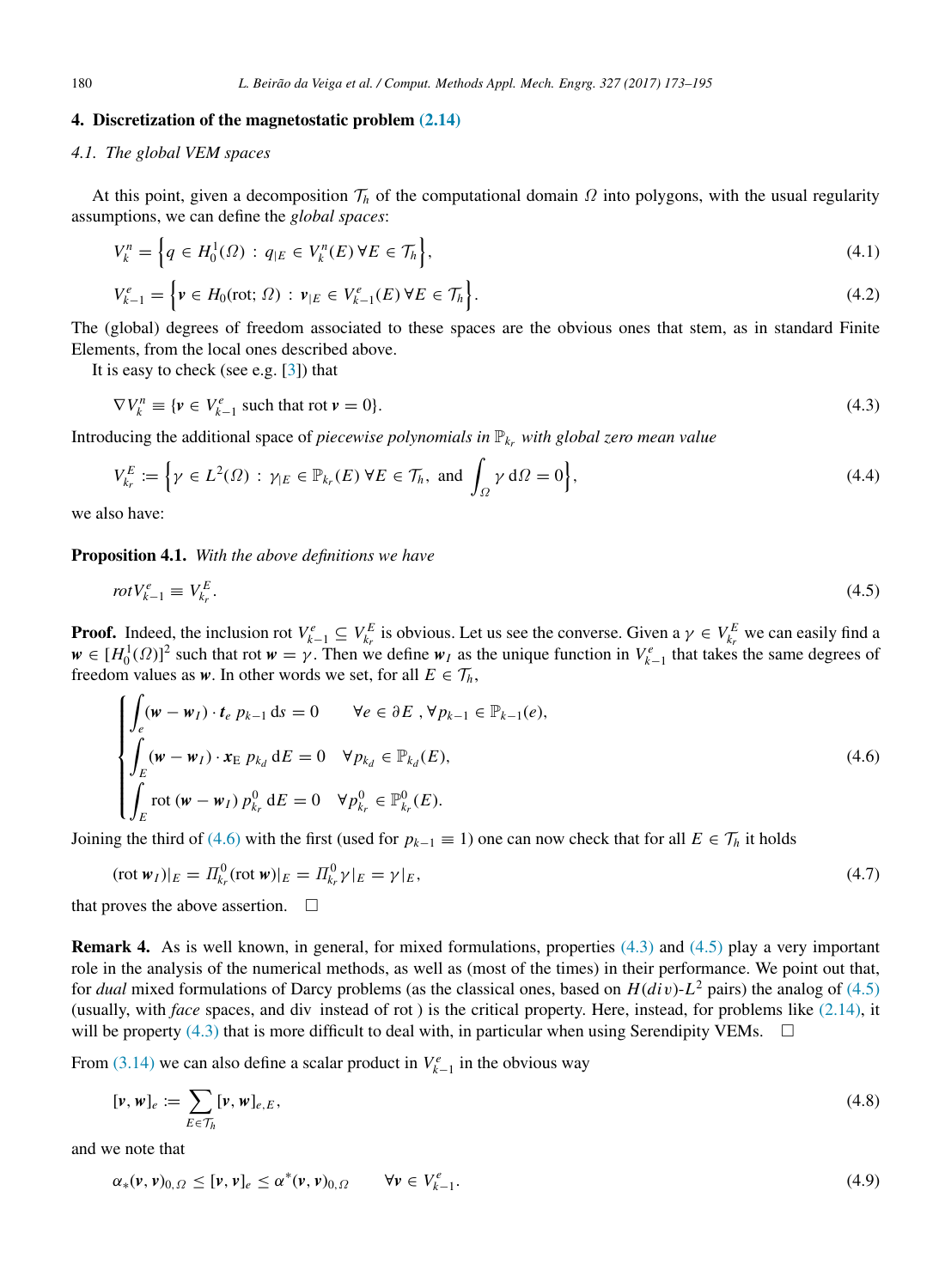We note that the scalar product [\(4.8\)](#page-7-3) is also well defined in the *DG version of*  $V_{k-1}^e$ , namely

$$
V_{k-1}^{e,DG} := \left\{ \nu \in [L^2(\Omega)]^2 : \nu_{|E} \in V_{k-1}^e(E) \,\forall E \in \mathcal{T}_h \right\}.
$$
\n(4.10)

It is also important to point out that, using  $(3.16)$  we have

<span id="page-8-0"></span>
$$
[\mathbf{v}, \mathbf{w}]_e = \sum_{E \in \mathcal{T}_h} [\mathbf{v}, \mathbf{w}]_{e,E} = \sum_{E \in \mathcal{T}_h} (\mathbf{v}, \mathbf{w})_{0,E} = \int_{\Omega} \mathbf{v} \cdot \mathbf{w} \, d\Omega \qquad \forall \mathbf{w} \in V_{k-1}^e,
$$
\n
$$
(4.11)
$$

whenever *v* is in  $[\mathbb{P}_{k-1}(E)]^2$  for each  $E \in \mathcal{T}_h$ . Finally, since [\(4.11\)](#page-8-0) also holds when both *v* and *w* are piecewise polynomials of degree  $\leq k-1$ , and taking them equal to each other we easily see that, necessarily,

<span id="page-8-3"></span>
$$
\alpha_* \le 1 \le \alpha^* \tag{4.12}
$$

in [\(4.9\).](#page-7-4)

#### *4.2. The discretized problem*

Given  $j \in L^2(\Omega)$ , with  $\int_{\Omega} j \, d\Omega = 0$ , we can finally introduce the **discretization** of [\(2.14\)](#page-3-0)

<span id="page-8-1"></span>
$$
\begin{cases}\n\text{find } \mathbf{H}_h \in V_{k-1}^e \text{ and } p_h \in V_k^n \text{ such that:} \\
\int_{\Omega} \text{rot } \mathbf{H}_h \text{ rot } \mathbf{v} \, d\Omega + [\nabla p_h, \mu \mathbf{v}]_e = \int_{\Omega} j \text{ rot } \mathbf{v} \, d\Omega \quad \forall \mathbf{v} \in V_{k-1}^e, \\
[\nabla q, \mu \mathbf{H}_h]_e = 0 \quad \forall q \in V_k^n.\n\end{cases}
$$
\n(4.13)

We recall that both rot  $H_h$  and rot  $\nu$  are computable polynomials in each polygon *E*, so that all the terms in [\(4.13\)](#page-8-1) are computable.

# <span id="page-8-4"></span>Proposition 4.2. *Problem* [\(4.13\)](#page-8-1) *has a unique solution* (*Hh*, *ph*)*, and p<sup>h</sup> is always equal to zero.*

**Proof.** Taking  $v = \nabla p_h$  (as we did for the continuous problem [\(2.14\)\)](#page-3-0) in the first equation, and using [\(4.9\)](#page-7-4) we easily obtain  $p_h \equiv 0$  for [\(4.13\)](#page-8-1) as well. To prove uniqueness of  $H_h$ , set  $j = 0$ , and let  $\overline{H}_h$  be the solution of the homogeneous problem. From the first equation we deduce that rot  $\overline{H}_h = 0$ . Hence, from [\(4.3\)](#page-7-1) we have  $\overline{H}_h = \mu \nabla q_h^*$ for some  $q_h^* \in V_k^n$ . The second equation gives then  $\overline{H}_h = 0$ .  $\Box$ 

Once we know that the solution is unique and  $p_h = 0$ , the first equation of [\(4.13\)](#page-8-1) reads

$$
\int_{\Omega} (\operatorname{rot} H_h - j) \operatorname{rot} \mathbf{v} d\Omega = 0 \quad \forall \mathbf{v} \in V_{k-1}^e \tag{4.14}
$$

that, in view of [\(4.5\)](#page-7-2) and the compatibility condition on *j* (that is, *j* has zero mean value in  $\Omega$ ), implies

<span id="page-8-2"></span>
$$
\operatorname{rot} H_h = \Pi_{k_r}^0 j. \tag{4.15}
$$

#### *4.3. Error estimates*

Let us bound the error  $H - H_h$ . We start by defining the interpolant  $H_I$  of  $H$  as in [\(4.6\).](#page-7-0) Using [\(4.7\)](#page-7-5) and [\(4.15\)](#page-8-2) we immediately have that

<span id="page-8-5"></span>
$$
rot\left(\boldsymbol{H}_{I}-\boldsymbol{H}_{h}\right)=0\tag{4.16}
$$

and therefore, from [\(4.3\),](#page-7-1)

<span id="page-8-6"></span>
$$
\boldsymbol{H}_I - \boldsymbol{H}_h = \mu \nabla q_h^* \text{ for some } q_h^* \in V_h^n. \tag{4.17}
$$

On the other hand, using  $(4.9)$  we have

$$
\alpha_* \|H_I - H_h\|_{0,\Omega}^2 \le [H_I - H_h, H_I - H_h]_e,\tag{4.18}
$$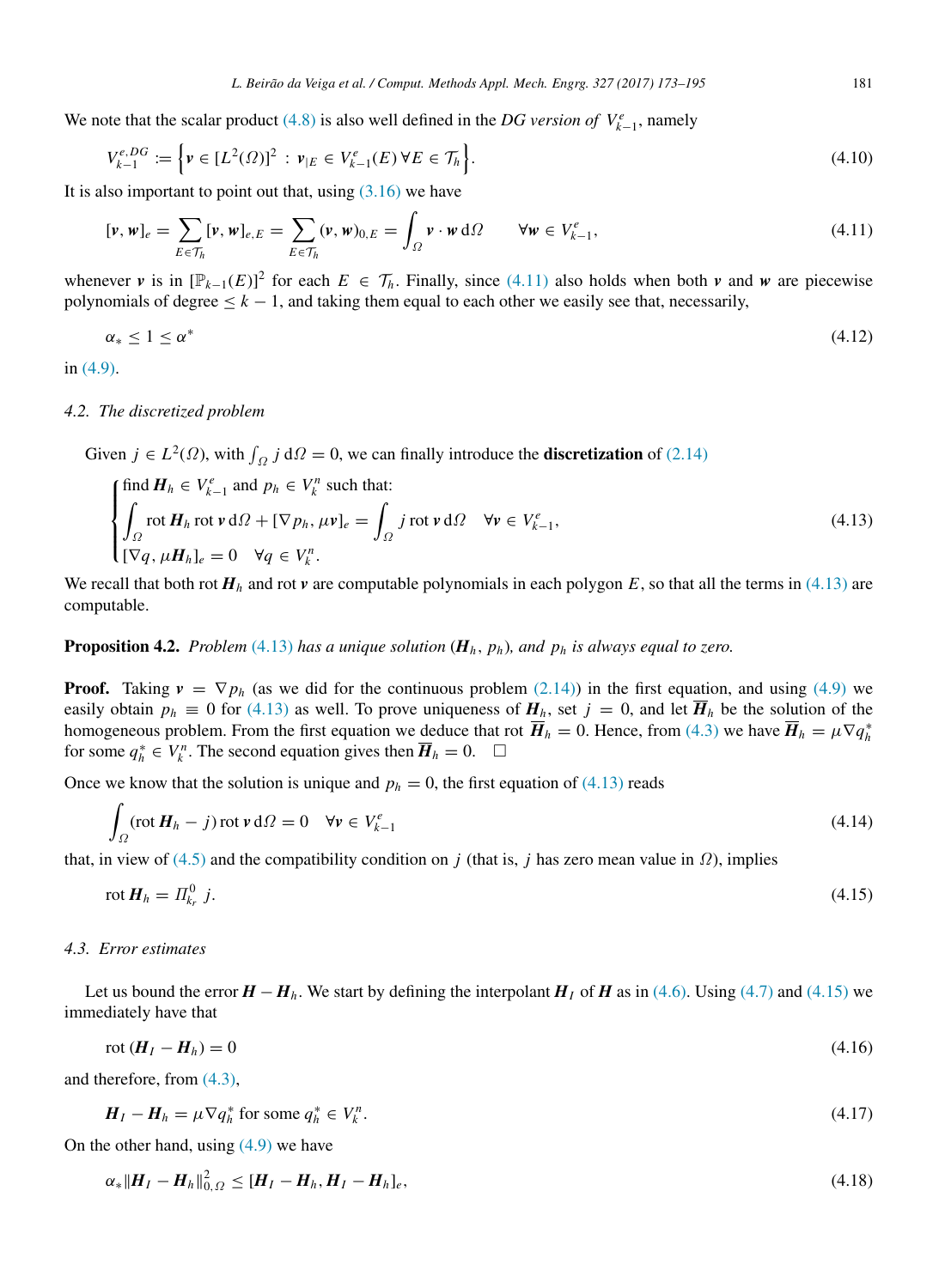and the estimate goes:

 $\alpha_*\|H_I-H_h\|_{0,\Omega}^2\leq [H_I-H_h,H_I-H_h]_e$  $=$  (using (4.17))  $[H_I - H_h, \mu \nabla q_h^*]_e$  $=$  (using the second of (4.13))  $[\vec{H}_I, \mu \nabla q_h^*]_e$  $=$  (adding and subtracting  $\Pi_{k-1}^0 H$ )  $[H_I - \Pi_{k-1}^0 H, \mu \nabla q_h^*]_e + [\Pi_{k-1}^0 H, \mu \nabla q_h^*]_e$  $\hat{H} = \left( \text{using (4.11)} \right) \left[ H_I - H_{k-1}^0 H, \mu \nabla q_h^* \right]_e + \left( H_{k-1}^0 H, \mu \nabla q_h^* \right)_{0,\Omega}$  $=$  (adding and subtracting  $\vec{H}$ )  $[H_I - \Pi_{k=1}^0 H, \mu \nabla q_h^*]_e + (\Pi_{k=1}^0 H - H, \mu \nabla q_h^* )_{0,\Omega} + (H, \mu \nabla q_h^* )_{0,\Omega}$  $=$  (from the second of (2.14))  $[H_I - \Pi_{k-1}^0 H, \mu \nabla q_h^*]_e + (\Pi_{k-1}^0 H - H, \mu \nabla q_h^* )_{0,\Omega}$  $\leq$  (using Cauchy–Schwarz and (4.9))  $(\alpha^* \|H_I - \Pi_{k-1}^0 H \|_{0,\Omega} + \| \Pi_{k-1}^0 H - H \|_{0,\Omega}) \| \mu \nabla q_h^* \|_{0,\Omega}$  $\leq$  (from (4.17))  $\left(\alpha^* \|H_I - \varPi_{k-1}^0 H\|_{0,\varOmega} + \|\varPi_{k-1}^0 H - H\|_{0,\varOmega}\right) \|H_I - H_h\|_{0,\varOmega}$ 

that, using also  $(4.12)$ , implies immediately

$$
\begin{aligned} \|\boldsymbol{H}_I - \boldsymbol{H}_h\|_{0,\Omega} &\leq \frac{\alpha^*}{\alpha_*} (\|\boldsymbol{H}_I - \boldsymbol{\varPi}_{k-1}^0 \boldsymbol{H}\|_{0,\Omega} + \|\boldsymbol{\varPi}_{k-1}^0 \boldsymbol{H} - \boldsymbol{H}\|_{0,\Omega}) \\ &\leq \frac{2\alpha^*}{\alpha_*} (\|\boldsymbol{H} - \boldsymbol{H}_I\|_{0,\Omega} + \|\boldsymbol{\varPi}_{k-1}^0 \boldsymbol{H} - \boldsymbol{H}\|_{0,\Omega}). \end{aligned}
$$

We can summarize the result in the following theorem.

<span id="page-9-1"></span>Theorem 4.3. *Problem* [\(4.13\)](#page-8-1) *has a unique solution and the following estimate holds:*

<span id="page-9-2"></span>
$$
\|H - H_h\|_{0,\Omega} \le C\left(\|H - H_I\|_{0,\Omega} + \|H - \Pi_{k-1}^0 H\|_{0,\Omega}\right),\tag{4.19}
$$

*with C a constant independent of the mesh size. Moreover, thanks to* [\(4.15\)](#page-8-2) *we also have*

$$
||rot(\mathbf{H} - \mathbf{H}_h)||_{0,\Omega} = ||j - \Pi_{k_r}^0 j||_{0,\Omega},
$$
\n(4.20)

*so that*

<span id="page-9-3"></span>
$$
\|\boldsymbol{H} - \boldsymbol{H}_{h}\|_{H(rot;\Omega)} \le C \left( \|\boldsymbol{H} - \boldsymbol{H}_{I}\|_{0,\Omega} + \|\boldsymbol{H} - \boldsymbol{\Pi}_{k-1}^{0}\boldsymbol{H}\|_{0,\Omega} + \|\boldsymbol{j} - \boldsymbol{\Pi}_{k}^{0}\boldsymbol{j}\|_{0,\Omega} \right). \tag{4.21}
$$

The above result can be combined with standard polynomial approximation estimates on polygons in order to estimate the terms involving the *L* <sup>2</sup> projection on polynomials. Moreover, approximation estimates for the VEM interpolant  $H<sub>I</sub>$  can be derived by a simple modification of the arguments in [\[55\]](#page-21-23). We therefore obtain, provided that *H* and *j* are sufficiently regular,

<span id="page-9-4"></span>
$$
\|\mathbf{H} - \mathbf{H}_h\|_{0,\Omega} \le C h^s |\mathbf{H}|_{s,\Omega}, \qquad \|\text{rot}\, (\mathbf{H} - \mathbf{H}_h)\|_{0,\Omega} \le C h^r |j|_{r,\Omega}, \tag{4.22}
$$

with  $0 \leq s \leq k$  and  $0 \leq r \leq k_r + 1$ .

Remark 5. It should be pointed out that the proofs of both [Proposition 4.2](#page-8-4) and [Theorem 4.3](#page-9-1) rely heavily on [\(4.3\),](#page-7-1) and on the chain  $(4.7)$ – $(4.15)$ – $(4.16)$  ending with  $(4.17)$  (which also needs  $(4.3)$ ). The whole procedure is simple and neat, and follows classical arguments. However, it should be clear that, in particular, without [\(4.3\)](#page-7-1) the whole construction would collapse and the proofs would become much more complicated.  $\Box$ 

#### <span id="page-9-0"></span>5. Serendipity spaces

Following a denomination started with Q*<sup>k</sup>* Finite Element approximations on quadrilaterals, and then made popular in several other contexts, the Serendipity variants can be roughly described as *a reduction of the degrees of freedom operated without jeopardizing the expected accuracy*. In our context this implies, to start with, that we are going to keep all the boundary degrees of freedom in order to guarantee *conformity* (*H* 1 for nodal VEMs, and *H*(rot) for edge VEMs), keeping the existence of a *local basis*. Then, to the boundary d.o.f. we add all the internal d.o.f. that are necessary to ensure that the local VEM space contains, for nodal VEMs, all polynomials of the chosen degree (here: *k*), and for edge VEMs, all vector-valued polynomials of the chosen degree (here (P*k*−1) 2 ), or, possibly, even some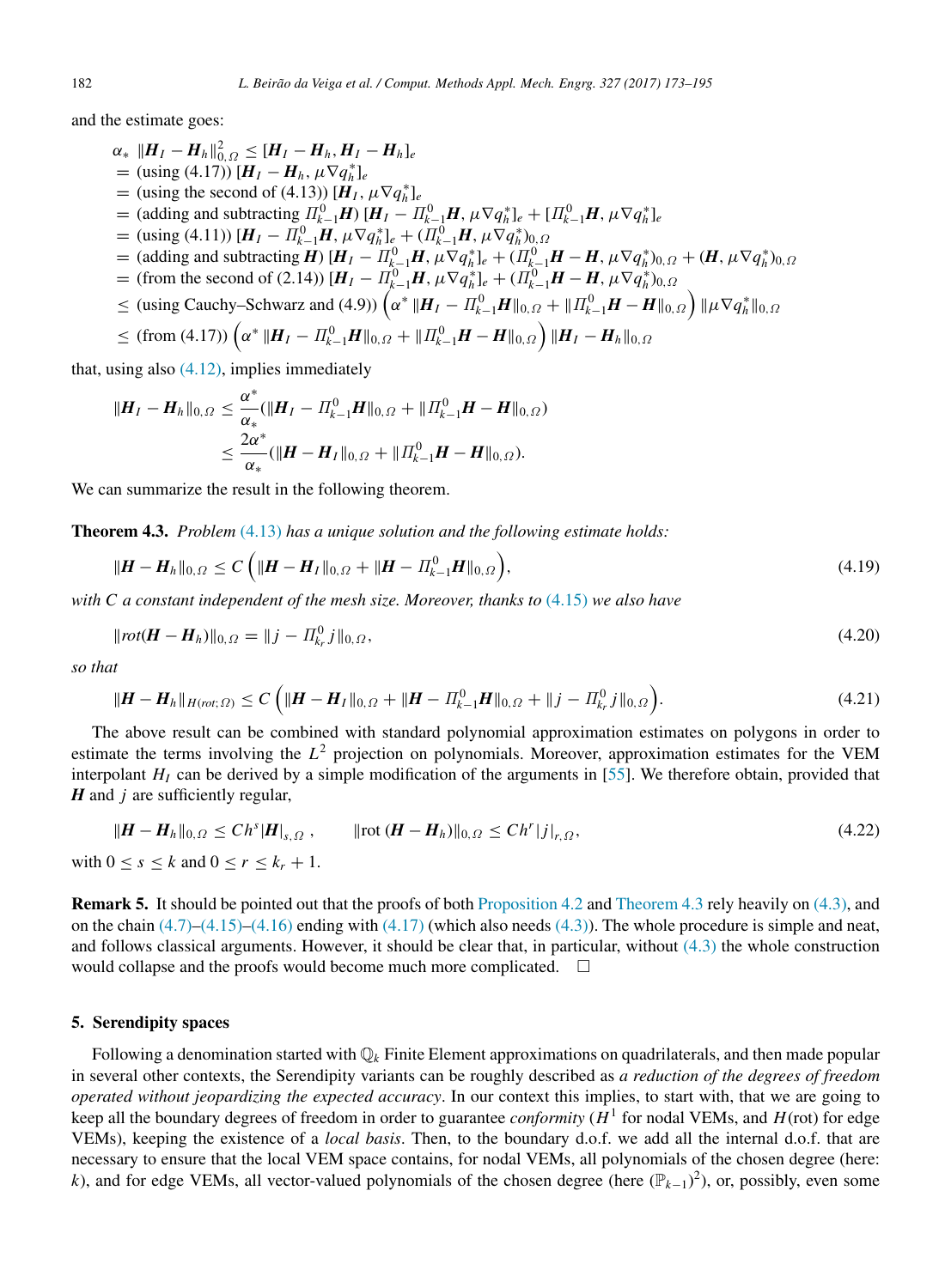bigger space if we have in mind the accuracy of *N*1-like spaces (see [\(2.12\)\)](#page-3-2), for instance if we need to be as accurate in  $H(\text{rot})$  as we are in  $(L^2)^2$ .

In what follows, therefore, we go back to the nodal and edge spaces defined in [\(3.1\)](#page-4-7) and [\(3.10\)](#page-5-4) and we want to define their Serendipity versions, in order to reduce the internal degrees of freedom as much as possible. For the sake of simplicity, setting

#### $\eta =$  minimum number of straight lines necessary to cover the boundary,

we assume first that, on each polygon  $E$ , the degree  $k$  is smaller than  $\eta$ . This means to assume that the geometry of  $E$ is such that every polynomial of degree *k* vanishing on all ∂*E* is identically zero: in other words, we are *assuming* that

<span id="page-10-1"></span>
$$
\mathbb{P}_k(E) \text{ does not contain bubbles.} \tag{5.1}
$$

At the end of the Section we will also give indications for higher values of *k* (for simplicity on convex polygons).

#### *5.1. Local serendipity nodal spaces*

For the **nodal** Virtual elements we define a projection  $\Pi_S^n : V_k^n(E) \to \mathbb{P}_k(E)$  by

<span id="page-10-0"></span>
$$
\begin{cases}\n\int_{\partial E} \partial_t (q - \Pi_S^n q) \partial_t p \, ds = 0 \quad \forall p \in \mathbb{P}_k(E), \\
\int_{\partial E} (\mathbf{x}_E \cdot \mathbf{n}) (q - \Pi_S^n q) \, ds = 0,\n\end{cases}
$$
\n(5.2)

where again  $x_{\text{E}} = x - \mathbf{b}_{\text{E}}$ , with  $\mathbf{b}_{\text{E}} =$  barycenter of *E*, and  $\partial_t$  denotes the derivative along the boundary.

# <span id="page-10-4"></span>**Proposition 5.1.** *The operator*  $\Pi_S^n$  *is well defined.*

**Proof.** Indeed, the number of conditions in [\(5.2\)](#page-10-0) being equal to the dimension of  $\mathbb{P}_k$ , we have to check that for  $\Pi_S^n q \in \mathbb{P}_k(E)$  we have

$$
\left\{\int_{\partial E} \partial_t \Pi_S^n q \, \partial_t p \, \mathrm{d} s = 0 \, \forall p \in \mathbb{P}_k(E) \text{ and } \int_{\partial E} (\mathbf{x}_E \cdot \mathbf{n}) \Pi_S^n q \, \mathrm{d} s = 0 \right\} \implies \Pi_S^n q \equiv 0.
$$

The first condition implies  $\Pi_S^n q$  constant on each edge, and hence (recalling [\(5.1\)\)](#page-10-1)  $\Pi_S^n q = c$  in *E*. The second condition gives  $c = 0$ , observing that

$$
\int_{\partial E} (\mathbf{x}_{\rm E} \cdot \mathbf{n}) \, \mathrm{d}s = \int_E \operatorname{div} \mathbf{x}_{\rm E} \, \mathrm{d}E = 2|E|.
$$
\n(5.3)

We point out that for  $q \in V_k^n(E)$  we can compute  $\prod_{S}^n q$  using only the boundary degrees of freedom [\(3.2\)](#page-4-1) and  $(3.3)$ .  $\square$ 

Then we introduce, for  $k \geq 2$ , the Serendipity nodal space as:

<span id="page-10-2"></span>
$$
SV_k^n(E) = \left\{ q \in V_k^n(E) : \int_E (\nabla q - \nabla \Pi_S^n q) \cdot \mathbf{x}_E \, p_{k_d} \, dE = 0 \, \forall p_{k_d} \in \mathbb{P}_{k_d} \right\}.
$$
\n
$$
(5.4)
$$

Using that  $\Pi_S^n q$  depends only on the boundary values of q, one can check that a set of degrees of freedom for the space  $SV_k^n(E)$  is given by the nodal values at the vertices of *E* and the moments of order  $k-2$  on the edges, i.e., [\(3.2\)–](#page-4-1)[\(3.3\).](#page-4-3) Clearly, we have

$$
\mathbb{P}_k(E) \subseteq SV_k^n(E) \subseteq V_k^n(E).
$$

<span id="page-10-3"></span>**Remark 6.** We also note that for  $q \in SV_k^n$  one can use its degrees of freedom (that, as we saw, are just [\(3.2\)](#page-4-1) and [\(3.3\)\)](#page-4-3) to compute  $\Pi_{\mathcal{S}}^n q$  through [\(5.2\),](#page-10-0) and then compute its moments [\(3.4\)](#page-4-2) (since, following [\(5.4\),](#page-10-2) the moments (3.4) of *q* and of  $\prod_{s=1}^{n} q$  are the same). In other words, for a  $q \in SV_k^n$ , the knowledge of the degrees of freedom [\(3.2\)](#page-4-1) and [\(3.3\)](#page-4-3) allows the computation of the degrees of freedom [\(3.4\)](#page-4-2) (and then, in particular, as shown in [Proposition 3.2,](#page-5-5) the computation of the  $\overline{L}^2$ -projection of  $\nabla q$  onto  $[\mathbb{P}_{k-1}(E)]^2$ ).  $\square$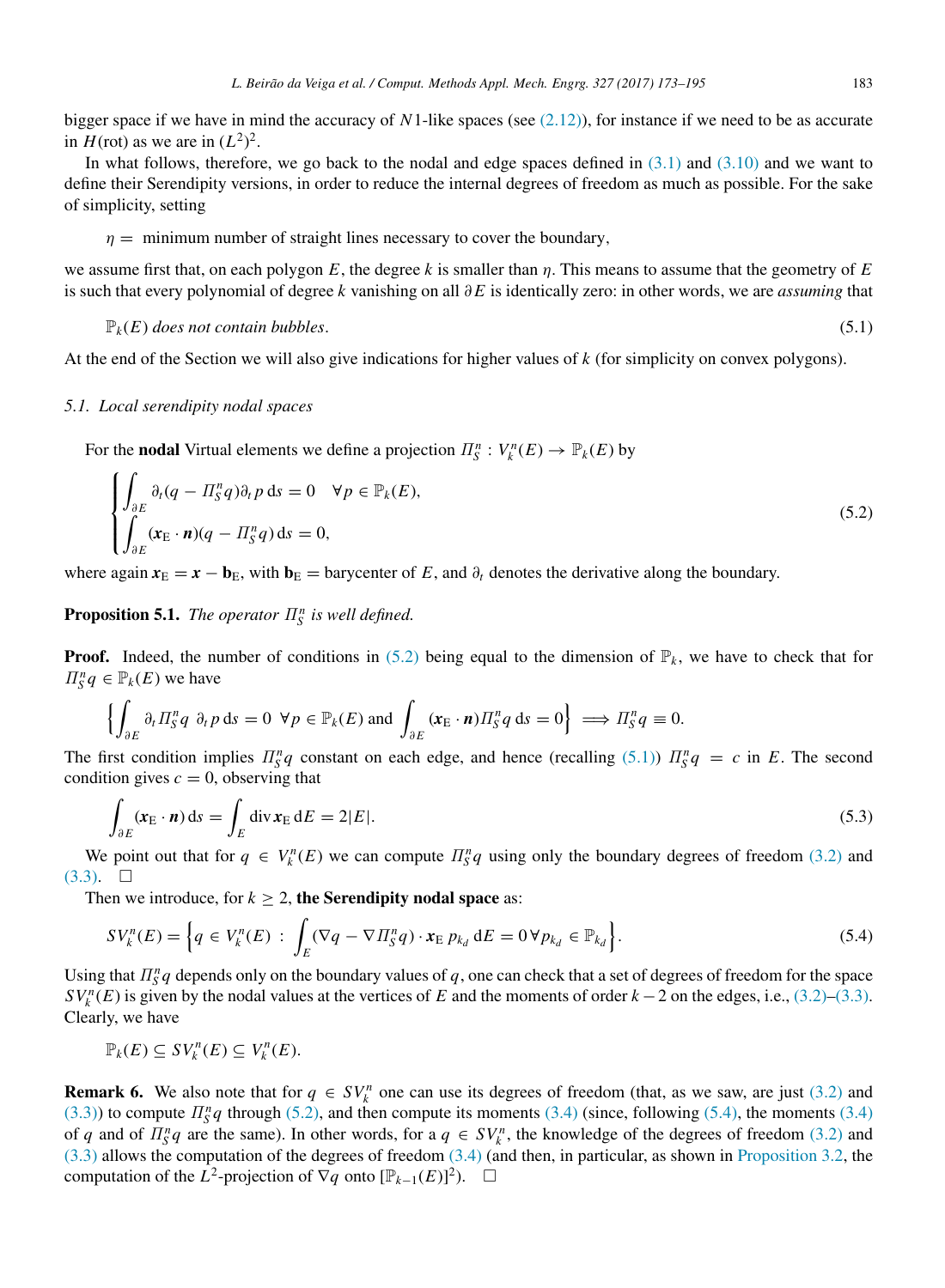<span id="page-11-5"></span>**Remark 7.** We also point out that, when dealing with  $SV_k^n$  on the computer, one uses only the degrees of freedom [\(3.2\)](#page-4-1) and [\(3.3\),](#page-4-3) and they **do not** depend on the value of  $k_d$ . This means that for  $q \in SV_k^n$  one can always think that, say,  $k_d = k$  and use the moments of  $\prod_{S}^{n} q$  as being the moments of q up to the order k. Note also that to use moments of an order higher than *k* would be correct but useless:  $\Pi_S^n q$  is, itself, in  $\mathbb{P}_k$ , and its projection on a bigger space will not change it.  $\square$ 

<span id="page-11-6"></span>Remark 8. Note that the procedure for the construction of Serendipity Virtual Elements is quite different from the one that is normally used for Finite Elements. There (on FEM), the basic procedure is to present the reduced (Serendipity) space as the span of:  $\mathbb{P}_k$  plus some additional monomials, or some explicitly and suitably chosen polynomials of degree higher than *k*}. Then the degrees of freedom for the Serendipity space can be chosen in an almost arbitrary way, taking into account the practical convenience. For Virtual Elements, on the contrary, the construction of the Serendipity space  $SV_k^n(E)$  is based on the choice of the projection operator  $\Pi_S^n$  in [\(5.2\),](#page-10-0) that, in turn, uses a subset of the degrees of freedom used for the starting space  $V_k^n(E)$ , and requires also the choice of some sort of inner product. For instance here, in [\(5.2\),](#page-10-0) we used a sort of  $H^1(\partial E)$  inner product, while in [\[39\]](#page-21-7) we used instead an Euclidean inner product among the chosen degrees of freedom. Taking one choice or the other for the degrees of freedom and for the scalar products will clearly change the definition of the projection operator  $\Pi_S^n$ , and this will **change the space**  $SV_k^n(E)$ . Note that the change will not (essentially, in all cases) be restricted to the formal way of defining it: it will actually be a true change of the elements that belong to the space (apart, obviously, from the elements of  $\mathbb{P}_k$ , that will remain untouchable). In general, therefore, we might expect that a change in the original degrees of freedom in  $V_k^n(E)$  or a change in the inner product(s) used to define the projection operator  $\Pi_S^n$  will end up in a different Serendipity space having different properties.  $\Box$ 

# *5.2. Local serendipity edge spaces*

For the edge Virtual elements, instead, we should, in principle, distinguish two cases: whether we want to preserve just the space  $N2_{k-1} \equiv [\mathbb{P}_{k-1}(E)]^2$  or the (bigger) space  $N1_{k-1} \equiv {\{\mathbf{v} \in [\mathbb{P}_{k-1}(E)]^2 \text{ with rot } \mathbf{v} \in \mathbb{P}_{k-1}(E)\}}$  (see [\(2.12\)](#page-3-2) and [\(2.13\)\)](#page-3-3). The difference between the two cases is in the choice of  $k_r$ :  $k_r = k - 2$  and  $k_r = k - 1$ , respectively. We will treat, as far as possible, the two cases together. For this we introduce the space

$$
S_{k-1}^e := \mathbf{grad}\,\mathbb{P}_k \oplus \mathbf{x}^\perp \mathbb{P}_{k_r},\tag{5.5}
$$

that corresponds to *N*2 when  $k_r = k - 2$ , and to *N*1 when  $k_r = k - 1$  (see again [\(2.12\)](#page-3-2) and [\(2.13\)\)](#page-3-3). We point out that, in both cases

dimension
$$
(S_{k-1}^e) = \pi_{k,2} - 1 + \pi_{k_r,2}.
$$
 (5.6)

We can now define a projection  $\Pi_S^e: V_{k-1}^e(E) \to S_{k-1}^e$  as follows:

<span id="page-11-0"></span>
$$
\int_{\partial E} [(\mathbf{v} - \Pi_S^e \mathbf{v}) \cdot \mathbf{t}] [\nabla p \cdot \mathbf{t}] ds = 0 \quad \forall p \in \mathbb{P}_k(E),
$$
\n(5.7)

<span id="page-11-7"></span>
$$
\int_{\partial E} (\mathbf{v} - \Pi_{\mathcal{S}}^e \mathbf{v}) \cdot \mathbf{t} \, \mathrm{d}\mathbf{s} = 0,\tag{5.8}
$$

<span id="page-11-1"></span>
$$
\int_{E} \operatorname{rot} \left( v - H_{S}^{e} v \right) p_{k_{r}}^{0} dE = 0 \quad \forall p_{k_{r}}^{0} \in \mathbb{P}_{k_{r}}^{0}(E). \tag{5.9}
$$

**Proposition 5.2.** *The operator*  $\Pi_S^e$  *is well defined.* 

**Proof.** Indeed, the number of conditions in  $(5.7)$ – $(5.9)$  being equal to the dimension of  $S_{k-1}^e$ , we need to check that for  $\Pi_S^e \mathbf{v} \in S_{k-1}^e$  the conditions

<span id="page-11-4"></span>
$$
\int_{\partial E} [H_S^e \mathbf{v} \cdot \mathbf{t}] [\nabla p \cdot \mathbf{t}] ds = 0 \quad \forall p \in \mathbb{P}_k(E),
$$
\n(5.10)

<span id="page-11-2"></span>
$$
\int_{\partial E} \Pi_S^e \mathbf{v} \cdot \mathbf{t} \, \mathrm{d}s = 0,\tag{5.11}
$$

<span id="page-11-3"></span>
$$
\int_{E} \operatorname{rot} \left( H_{S}^{e} \nu \right) p_{k_{r}}^{0} dE = 0 \quad \forall p_{k_{r}}^{0} \in \mathbb{P}_{k_{r}}(E), \tag{5.12}
$$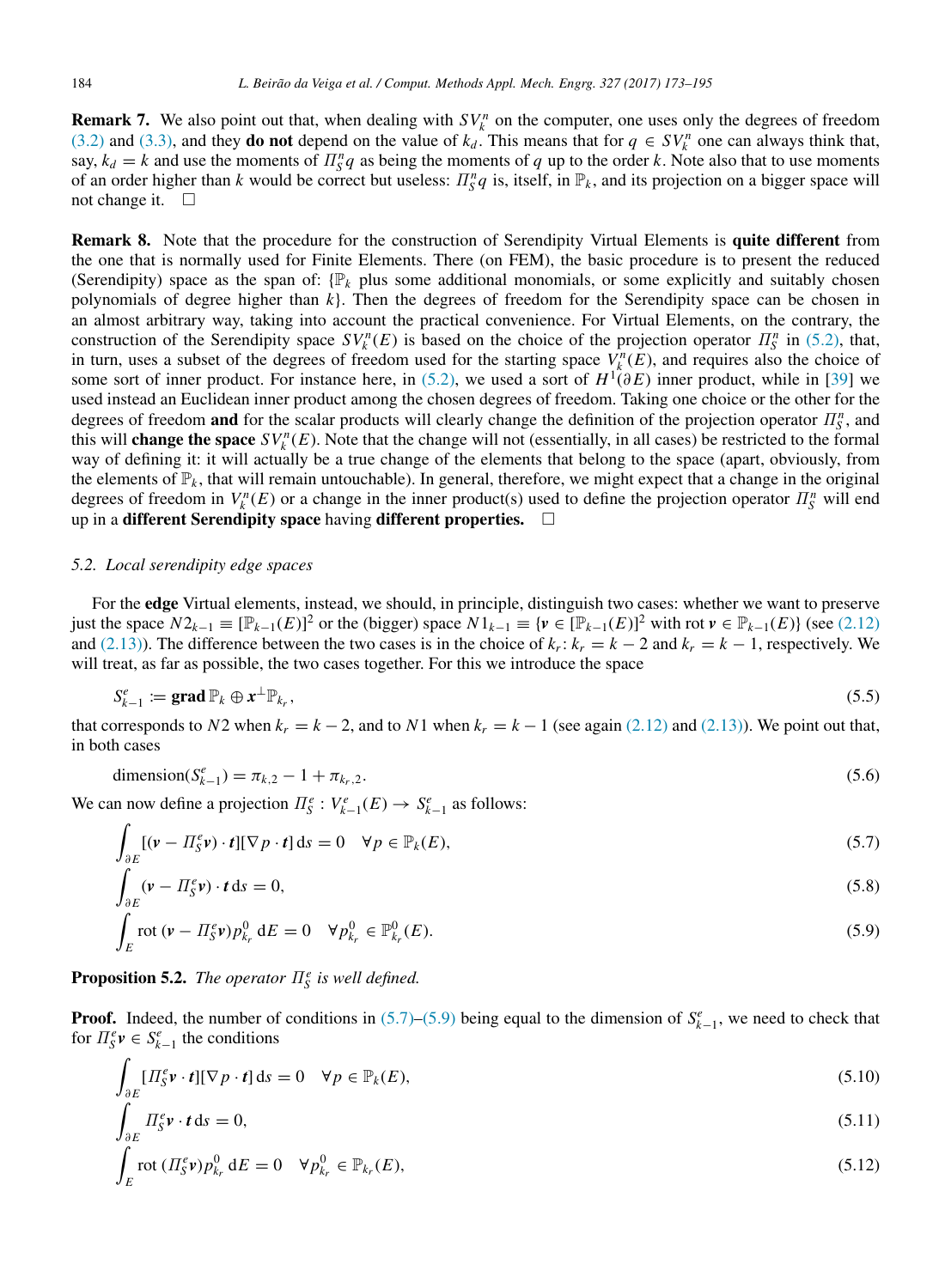imply  $\Pi_S^e v \equiv 0$ . It is easy to see that [\(5.11\)](#page-11-2) and [\(5.12\),](#page-11-3) together, imply rot ( $\Pi_S^e v$ ) = 0, so that  $\Pi_S^e v = \nabla p_k$  for some  $p_k \in \mathbb{P}_k(E)$ . Then [\(5.10\)](#page-11-4) gives  $\Pi_S^e \mathbf{v} \cdot \mathbf{t} = 0$  and using [\(5.1\)](#page-10-1) we deduce  $\Pi_S^e \mathbf{v} = 0$ .  $\Box$ 

We can now define the Serendipity edge space as:

<span id="page-12-0"></span>
$$
SV_{k-1}^{e}(E) = \left\{ v \in V_{k-1}^{e}(E) : \int_{E} (v - \Pi_{S}^{e} v) \cdot x_{E} \, p_{k_{d}} \, dE = 0 \quad \forall p_{k_{d}} \in \mathbb{P}_{k_{d}} \right\}.
$$
 (5.13)

Again by a standard procedure one can check that a set of degrees of freedom for the space  $SV^e_{k-1}(E)$  is made by the edge moments  $(3.11)$ , and by the rot -moments  $(3.13)$ . Clearly, we have

<span id="page-12-2"></span>
$$
S_{k-1}^e \subset SV_{k-1}^e(E) \subset V_{k-1}^e(E). \tag{5.14}
$$

**Remark 9.** Mimicking [Remarks 6](#page-10-3) and [7](#page-11-5) we point out that for elements  $v \in SV_{k-1}^e(E)$  we can use the d.o.f.s [\(3.11\)](#page-5-1) and [\(3.13\),](#page-5-2) compute  $\Pi_S \mathbf{v}$  using [\(5.7\)–](#page-11-0)[\(5.9\),](#page-11-1) and then use  $\Pi_S \mathbf{v}$  to get the values of the d.o.f.s [\(3.12\).](#page-5-3) Then, in particular, we can compute the projection  $\Pi_{k-1}^0$  on  $(\mathbb{P}_{k-1})^2$ , and so on.  $\Box$ 

Remark 10. Similarly to what we pointed out in [Remark 8](#page-11-6) for nodal Serendipity Virtual Element spaces, we have here that the edge Serendipity spaces  $SV^e_{k-1}(E)$  defined in [\(5.13\)](#page-12-0) depend on the projection operator  $\Pi^e_S$ , that in turn depends on the degrees of freedom that are chosen, and on the type of scalar product used to define it. Here too, different degrees of freedom and different scalar products will produce different Serendipity spaces with different properties.  $\square$ 

In order to proceed to the Serendipity discretization of the magneto-static problem  $(1.1)$  and to analyze its convergence properties, a crucial step well be the proof of the Serendipity version of the fundamental property [\(4.3\).](#page-7-1) This needs first the following Lemma.

#### Lemma 5.3.

<span id="page-12-1"></span>
$$
\nabla \Pi_{\mathcal{S}}^n q = \Pi_{\mathcal{S}}^e \nabla q \qquad \forall q \in SV_k^n(E). \tag{5.15}
$$

**Proof.** We have to prove that conditions [\(5.7\)](#page-11-0)[–\(5.9\)](#page-11-1) (for  $v \equiv \nabla q$ ) are satisfied when using  $\nabla \prod_{S}^{n} q$  in place of  $\Pi_{S}^{e} \nabla q$ . Using the first equation in [\(5.2\)](#page-10-0) we have, for all  $p \in \mathbb{P}_k(E)$ ,

$$
\sum_{e \in \partial E} \int_e \left[ (\nabla q - \nabla \Pi_S^n q) \cdot t_e \right] \left[ \nabla p \cdot t_e \right] ds = \sum_{e \in \partial E} \int_e \partial_t (q - \Pi_S^n q) \partial_t p \, ds = 0,
$$

so that [\(5.7\)](#page-11-0) holds true. Moreover, as both *q* and  $\Pi_S^n q$  are in  $C^0(\partial E)$ , we obviously have

$$
\sum_{e \in \partial E} \int_e (\nabla q - \nabla \Pi_S^n q) \cdot t_e = \int_{\partial E} \partial_t (q - \Pi_S^n q) \, ds = 0,
$$

that gives  $(5.8)$ . Finally it is obvious that

$$
\int_E \operatorname{rot} \left( \nabla (q - \varPi_S^n q) \right) p_{k_r}^0 \, \mathrm{d}E = 0 \quad \forall p_{k_r}^0 \in \mathbb{P}_{k_r}^0(E),
$$

giving [\(5.9\)](#page-11-1) and ending the proof.  $\square$ 

Remark 11. Identity [\(5.15\)](#page-12-1) is particularly useful from the computational point of view. Indeed, looking at the definition [\(5.4\)](#page-10-2) of the serendipity nodal space, we see that it allows us to build *only* the serendipity projection operator for the edge space, and use it for constructing  $SV_k^n(E)$ .  $\Box$ 

#### *5.3. The coupling of serendipity nodal and edge spaces*

Now we want to prove the Serendipity version of [\(4.3\).](#page-7-1)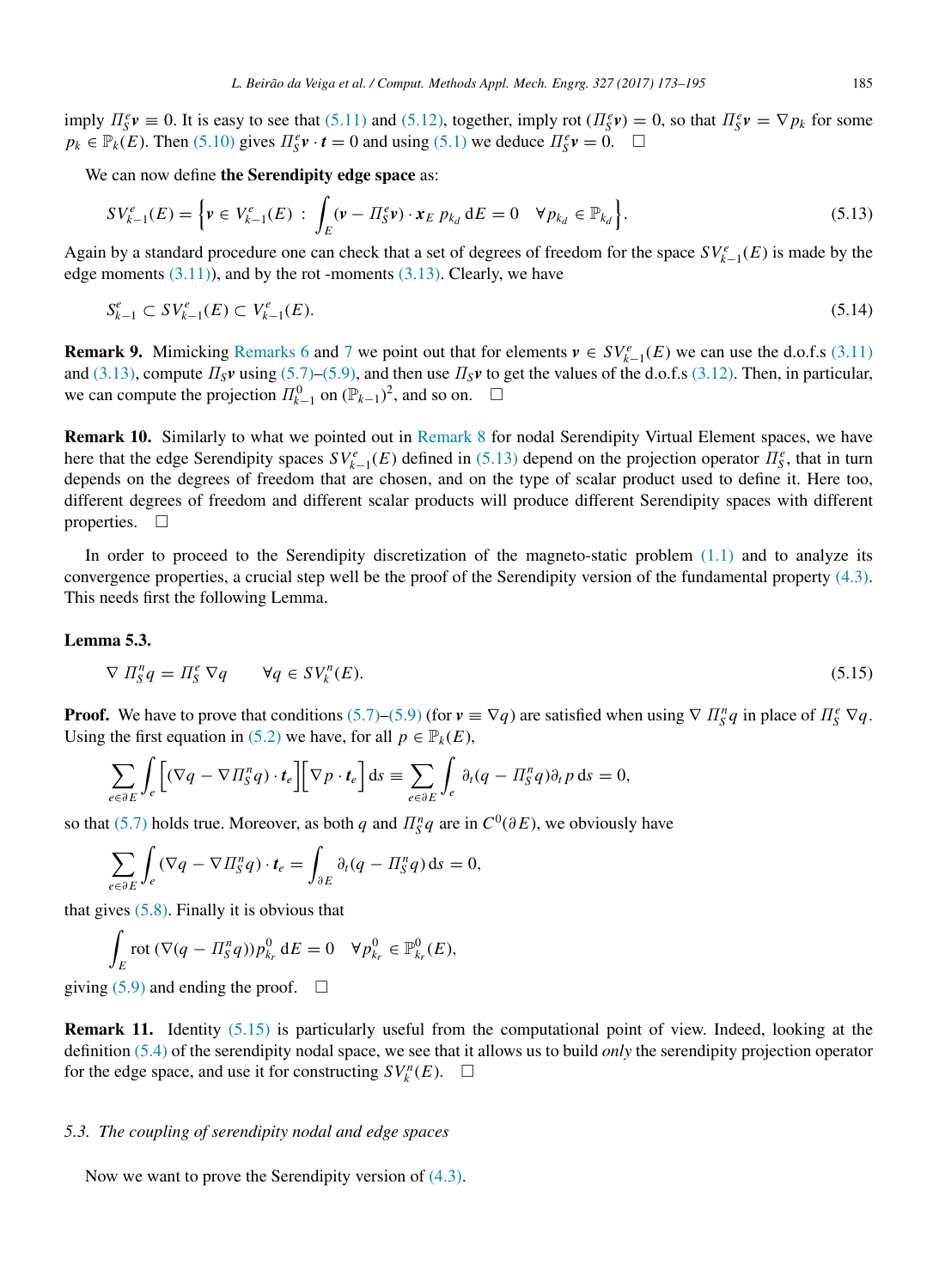Proposition 5.4. *With the above definitions we have*

<span id="page-13-1"></span>
$$
\nabla SV_k^n(E) = \left\{ \mathbf{v} \in SV_{k-1}^e(E) \; : \; rot \, \mathbf{v} = 0 \right\}. \tag{5.16}
$$

**Proof.** Clearly for each  $q \in SV_k^n(E)$  the function  $v = \nabla q$  verifies  $v \cdot t_{|e} \in \mathbb{P}_{k-1}(e)$  on each edge *e*, div  $v = \Delta q \in$  $\mathbb{P}_{k_d}(E)$ , and rot  $\nabla q = 0$ . Moreover the condition

$$
\int_{E} (\nabla q - \Pi_{S}^{e} \nabla q) \cdot \mathbf{x}_{E} \ p_{k_{d}} dE = 0 \quad \forall p_{k_{d}} \in \mathbb{P}_{k_{d}}
$$
\n(5.17)

is automatically verified using [\(5.15\)](#page-12-1) and the definition of the nodal Serendipity space [\(5.4\).](#page-10-2) Conversely, for a  $v \in SV_{k-1}^e(E)$  with rot  $v = 0$  we clearly have, from [\(4.3\),](#page-7-1) that  $v = \nabla q$  for some  $q \in V_k^n$ , and using first [\(5.15\),](#page-12-1) then  $\nabla q = v$ , and finally that  $v \in SV_{k-1}^e(E)$ , we have for all  $p_{k_d} \in \mathbb{P}_{k_d}$ :

$$
\int_{E} (\nabla q - \nabla \Pi_S^n q) \cdot \mathbf{x}_E \ p_{k_d} dE = \int_{E} (\nabla q - \Pi_S^e \nabla q) \cdot \mathbf{x}_E \ p_{k_d} dE = \int_{E} (\mathbf{v} - \Pi_S^e \mathbf{v}) \cdot \mathbf{x}_E \ p_{k_d} dE = 0
$$
\n(5.18)

implying that *q* is actually in  $SV_k^n$  (see [\(5.4\)\)](#page-10-2).  $\Box$ 

**Remark 12.** It is easy to see that property  $(5.15)$  is essential in  $(5.16)$ . We can see that the choices of the degrees of freedom in the original (non Serendipity) nodal and edge Virtual Element Spaces, together with the choices of the projection operators, are essential (and, in our opinion, non trivial) in order to have the property [\(5.16\),](#page-13-1) which is the Serendipity counterpart of  $(4.3)$ , that, in turn, was the key to the convergence proof of [Theorem 4.3.](#page-9-1)  $\Box$ 

**Remark 13.** We point out that the definition [\(5.7\)](#page-11-0)[–\(5.9\)](#page-11-1) of the projection operator  $\Pi_S^e$  implies, in particular, that rot *v* and rot  $\Pi_S^e$ **v** are equal. Then it is immediate to see that, similarly to [\(4.5\),](#page-7-2) we also have

<span id="page-13-4"></span>
$$
\text{rot } SV_{k-1}^e \equiv V_{k_r}^E. \quad \Box \tag{5.19}
$$

The global spaces are the obvious extension of the local ones, and so are the global degrees of freedom. Denoting the global spaces by  $SV^e_{k-1}(\Omega)$  and  $SV^n_k(\Omega)$ , the discrete problem with the Serendipity spaces is

<span id="page-13-2"></span>
$$
\begin{cases}\n\text{find } \mathbf{H}_h \in SV_{k-1}^e(\Omega) \text{ and } p_h \in SV_k^n(\Omega) \text{ such that:} \\
\int_{\Omega} \text{rot } \mathbf{H}_h \text{ rot } \mathbf{v} \, d\Omega + [\nabla p_h, \mu \mathbf{v}]_e = \int_{\Omega} j \text{ rot } \mathbf{v} \, d\Omega \quad \forall \mathbf{v} \in SV_{k-1}^e(\Omega), \\
[\nabla q, \mu \mathbf{H}_h]_e = 0 \quad \forall q \in SV_k^n(\Omega).\n\end{cases}
$$
\n(5.20)

Thanks to the inclusion  $(5.14)$ , the scalar products  $(3.14)$  and  $(4.8)$  can still be used, and the crucial equality  $(5.16)$ allows us to prove uniqueness of the solution of  $(5.20)$ , together with the error estimates  $(4.19)$  and  $(4.21)$  exactly as we did in the previous section.

#### <span id="page-13-0"></span>6. The case of  $k \geq \eta$

It is relatively simple to extend the previous discussion on Serendipity nodal and edge VEMs to the case of a *k* that is greater or equal to the number η of edges necessary to cover ∂*E*. For simplicity we will just tackle the case of convex polygons. In what follows we will set

$$
\beta := k - \eta.
$$

As we shall see in a while, a crucial role in the Serendipity VEMs with a higher *k* is played by the space of bubbles

$$
B_k = \{q \in \mathbb{P}_k(E) \text{ such that } q \equiv 0 \text{ on } \partial E\},\tag{6.1}
$$

that clearly can be written as

<span id="page-13-3"></span>
$$
B_k = b_\eta \mathbb{P}_\beta,\tag{6.2}
$$

where  $b_n$  is the polynomial of degree  $\eta$  that vanishes identically on  $\partial E$  and, say, is equal to 1 at the barycenter  $\mathbf{b}_E$  of *E*. Note that, for a convex polygon *E*, we easily have  $b<sub>η</sub> > 0$  at all points internal to *E*.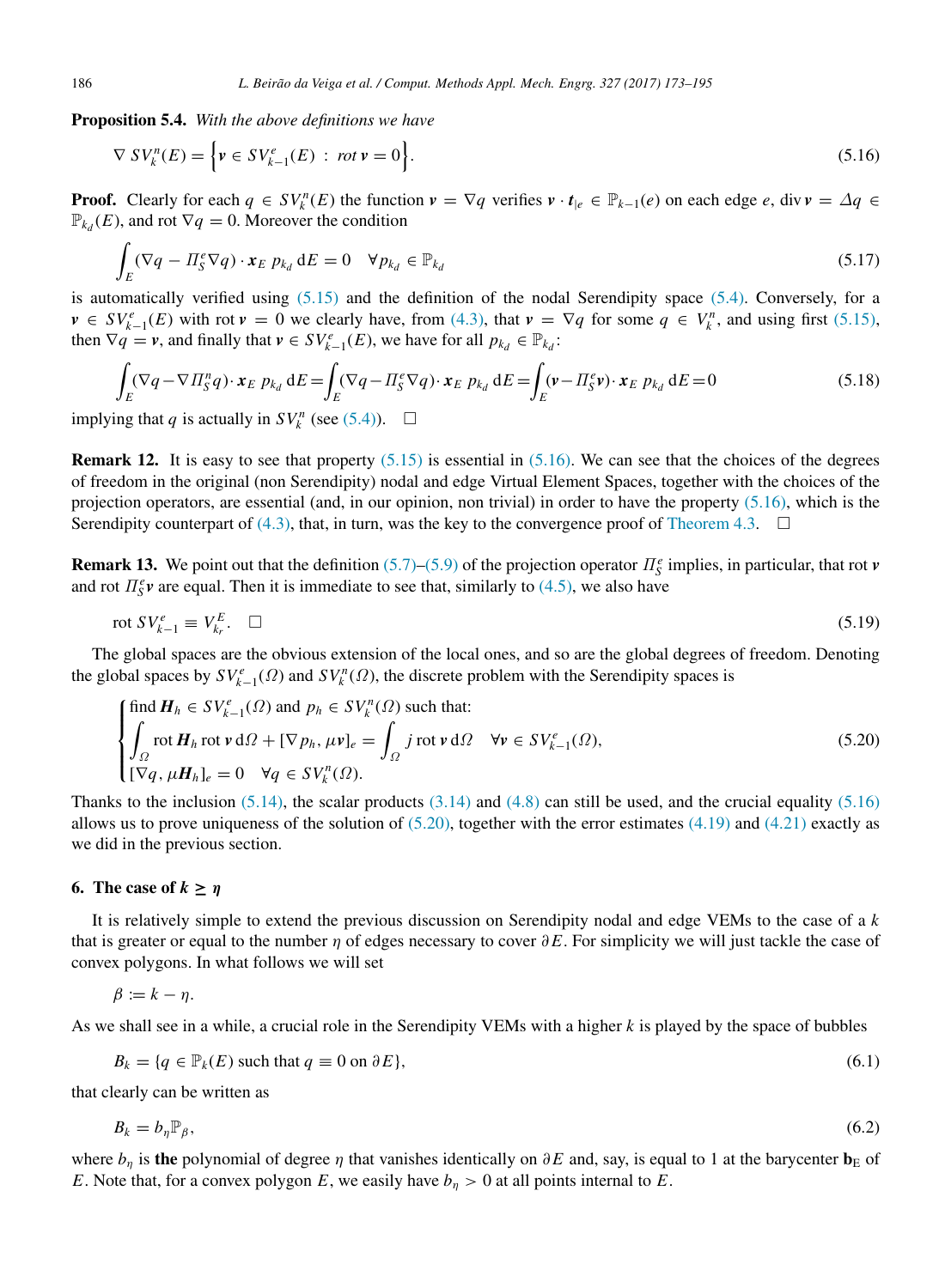In this case, the Serendipity projection  $\Pi_{\mathcal{S}}^n$ , in order to be well defined, needs, in addition to [\(5.2\),](#page-10-0) the conditions

<span id="page-14-0"></span>
$$
\int_{E} (\nabla (q - \Pi_{S}^{n} q)) \cdot \mathbf{x}_{E} p_{\beta} dE = 0 \quad \forall p_{\beta} \in \mathbb{P}_{\beta}.
$$
\n(6.3)

To check that adding [\(6.3\)](#page-14-0) to [\(5.2\)](#page-10-0) the operator  $\Pi_{\mathcal{S}}^n$  is well defined, we proceed as we did in [Proposition 5.1.](#page-10-4) Assuming that we have

<span id="page-14-1"></span>
$$
\int_{\partial E} \partial_t \Pi_S^n q \, \partial_t p \, \mathrm{d}s = 0 \ \forall p \in \mathbb{P}_k(E), \tag{6.4}
$$

<span id="page-14-2"></span>
$$
\int_{\partial E} (\mathbf{x}_{\rm E} \cdot \mathbf{n}) \Pi_{\rm S}^n q \, \mathrm{d}s = 0,\tag{6.5}
$$

<span id="page-14-3"></span>
$$
\int_{E} \nabla \Pi_{S}^{n} q \cdot \mathbf{x}_{E} p_{\beta} dE = 0 \quad \forall q_{\beta} \in \mathbb{P}_{\beta},\tag{6.6}
$$

from [\(6.4\)](#page-14-1) and [\(6.5\)](#page-14-2) we immediately deduce, as before, that  $\Pi_S^n q = 0$  on  $\partial E$ . Hence,  $\Pi_S^n q \in B_k$ , so that [\(6.2\)](#page-13-3) gives  $\Pi_{\mathcal{S}}^n q = b_n p_{\beta}^*$  for some  $p_{\beta}^* \in \mathbb{P}_{\beta}$ . Integrating [\(6.6\)](#page-14-3) by parts, and using [\(2.10\)](#page-3-1) we obtain

$$
\int_{E} (H_S^n q) p_{\beta} dE = 0 \quad \forall p_{\beta} \in \mathbb{P}_{\beta},\tag{6.7}
$$

that used with  $\prod_{S}^{n} q = b_{\eta} p_{\beta}^{*}$  and  $p_{\beta} = p_{\beta}^{*}$  gives

$$
\int_E b_\beta (p_\beta^*)^2 \,\mathrm{d}E = 0
$$

which implies  $\Pi_S^n q \equiv 0$ . Having defined the projection  $q \to \Pi_S^n q$  we can now define the Serendipity space  $SV_k^n(E)$ as

$$
SV_k^n(E) = \left\{ q \in V_k^n(E) : \int_E (\nabla q - \nabla \Pi_S^n q) \cdot \mathbf{x}_E \, p \, dE = 0 \, \forall p \in \mathbb{P}_{\beta/k_d} \right\},\tag{6.8}
$$

where  $\mathbb{P}_{\beta/k_d}$  is the space spanned by the homogeneous polynomials of degree *s* with  $\beta < s \leq k_d$ .

<span id="page-14-4"></span>**Remark 14.** From the above discussion, we see that the degrees of freedom [\(3.2\),](#page-4-1) [\(3.3\)](#page-4-3) and, whenever  $\beta \ge 0$ 

$$
\int_{E} (\nabla q \cdot \mathbf{x}_{E}) p_{\beta} dE \quad \forall p_{\beta} \in \mathbb{P}_{\beta}, \tag{6.9}
$$

will be a unisolvent set of degrees of freedom in  $SV_k^n(E)$ , and that, arguing as in [Remarks 6](#page-10-3) and [7,](#page-11-5) they will allow the computation of the  $L^2$ -orthogonal projection on  $\mathbb{P}_k$  as well as the  $(L^2)^2$ -orthogonal projection of the gradients on  $(\mathbb{P}_{k-1})^2$ . □

The very same logic applies to the Serendipity edge case for  $k \ge \eta$ , where now the definition of the projection  $\Pi_S^e$ would require the additional conditions

<span id="page-14-5"></span>
$$
\int_{E} (\mathbf{v} - \Pi_{\mathcal{S}}^e \mathbf{v}) \cdot \mathbf{x}_E \, p_{\beta} \, dE \quad \forall p_{\beta} \in \mathbb{P}_{\beta}(E). \tag{6.10}
$$

The Serendipity edge space will then be

$$
SV_{k-1}^{e}(E) = \left\{ v \in V_{k-1}^{e}(E) : \int_{E} (v - \Pi_{S}^{e} v) \cdot x_{E} \, p \, dE = 0 \, \forall p \in \mathbb{P}_{\beta/k_{d}} \right\}.
$$
\n(6.11)

**Remark 15.** In the same spirit of that of [Remark 14](#page-14-4) we see that the degrees of freedom  $(3.11)$ ,  $(3.13)$ , supplemented (for  $\beta \geq 0$ ) with

$$
\int_{E} (\mathbf{v} \cdot \mathbf{x}_{E}) p_{\beta} dE \quad \forall p_{\beta} \in \mathbb{P}_{\beta}, \tag{6.12}
$$

will be a unisolvent set of degrees of freedom in  $SV_{k-1}^e(E)$ , and that they will allow the computation of the  $(L^2)^2$ orthogonal projection on  $(\mathbb{P}_{k-1})^2$ . □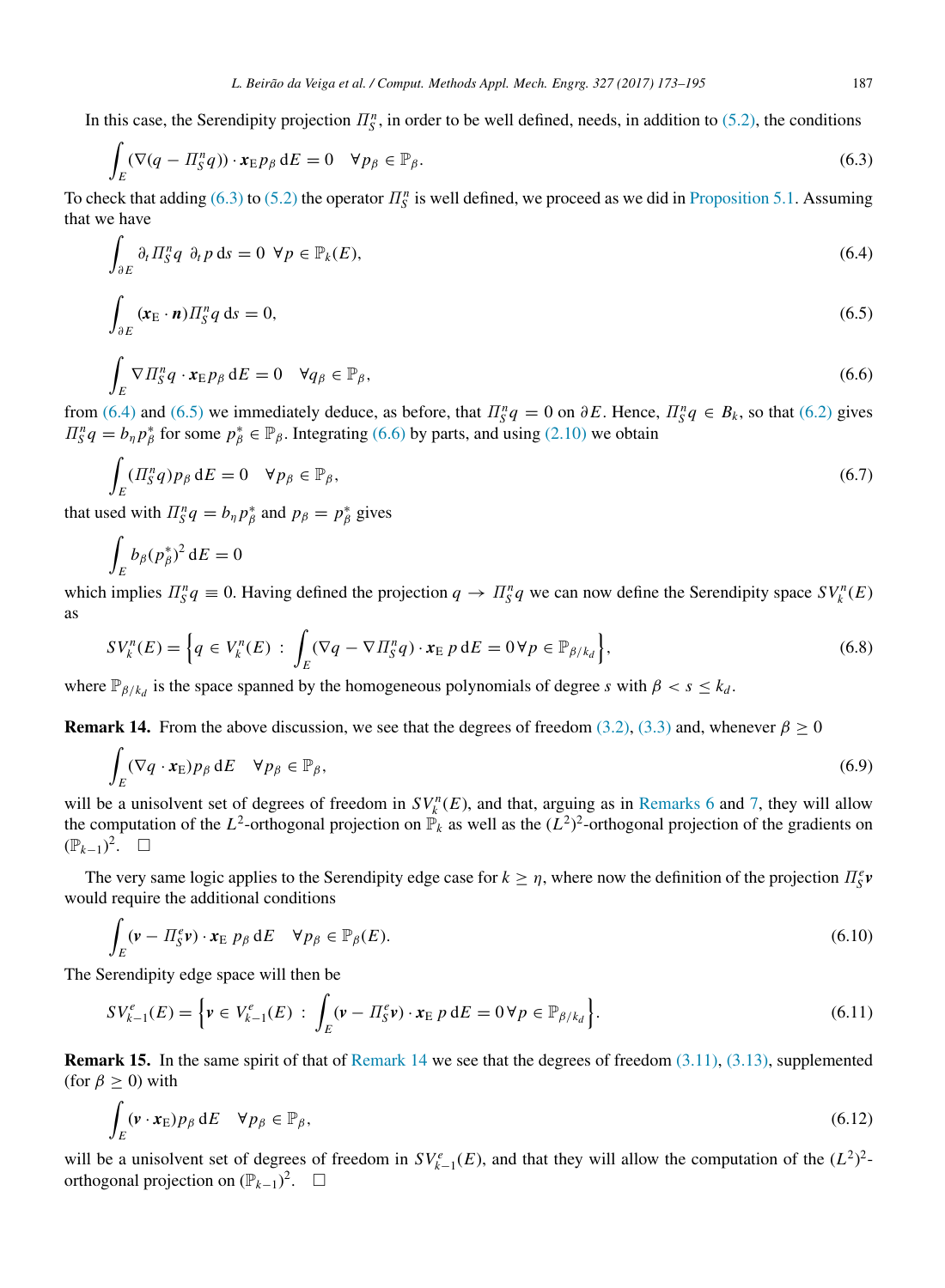Then we can just proceed following step by step (with the minor obvious adaptations) what we did in the previous Section.

The case of *non-convex E* can also be reasonably easily dealt with (essentially, using  $b_k$  in place of  $p_k$  in [\(6.3\)](#page-14-0) and in  $(6.10)$ ). We refer to [\[39\]](#page-21-7) and [\[40\]](#page-21-8) for the necessary background.

# <span id="page-15-0"></span>7. Numerical results

In this section we numerically validate the proposed VEM theory for 2D magnetostatic problems. We set  $k_d = k-2$ and  $k_r = k - 1$  in the definition of the virtual nodal and edge spaces. We will analyze different aspects of the proposed method. For this, we set  $\mu = 1$ ,  $\Omega = [0, 1]^2$  and take as exact solution of  $(1.1)$ 

$$
\boldsymbol{H}(x, y) := \begin{pmatrix} -\pi \cos(\pi x) \sin(\pi y) \\ \pi \sin(\pi x) \cos(\pi y) \end{pmatrix}.
$$

It is easy to verify that  $H \cdot t = 0$  on  $\partial \Omega$  and  $j := \text{rot } H$  has zero mean value.

We discretize the unit square  $\Omega = [0, 1]^2$  in four different ways, see [Fig. 1:](#page-16-0)

- quadN: structured mesh composed by N squares;
- voroN: mesh composed by N Voronoi cells;
- rhexN: mesh composed by N regular hexagons.
- dhexN: mesh composed by N distorted hexagons.

The mesh-size *h* is defined as

$$
h := \frac{1}{N} \sum_{E \in \mathcal{T}_h} h_E , \qquad (7.1)
$$

where *N* is the number of mesh elements and  $h<sub>E</sub>$  is the diameter of the element *E*. Then, for each type of mesh, we will consider a sequence of four meshes with decreasing mesh size *h* to make the error convergence analysis. More specifically, for quadN and voroN we have  $N = 100, 400, 1600$  and 6400, while for rhexN and dhexN we have  $N = 94,389,1415$  and 5711, in order to have essentially the same *h* for all mesh types. We then apply the serendipity approach described in Sections [5](#page-9-0) and [6,](#page-13-0) choosing the space *N*1*k*−<sup>1</sup> as edge space (see Eq. [\(2.12\)\)](#page-3-2). Before showing the numerical results, we underline that the serendipity version of Section [6](#page-13-0) is essential for elements *E* with  $k \ge \eta_E$ , since the recipe of Section [5](#page-9-0) fails in this case.

In [Fig. 2](#page-17-0) we provide the convergence graphs with the serendipity approach and the standard one. For completeness we also report the case  $k = 1$ , where there are no internal dofs, and hence no serendipity is needed. [Fig. 2](#page-17-0) shows the convergence rate of the  $L^2$  error, computed as

$$
\frac{\|\boldsymbol{H} - \boldsymbol{\varPi}_{k-1}^0 \boldsymbol{H}_h\|_{0, \Omega}}{\|\boldsymbol{H}\|_{0, \Omega}}
$$

.

The trend of this error is coherent with the theory for all the meshes taken into account. What is also important, in our opinion, is to check that using the Serendipity version of nodal and edge VEM spaces we have the same accuracy and almost exactly the same results that we have when using the full VEM spaces.

The exact solution  $p_h$  of the discretized problem is identically zero. Clearly, the roundoff errors generate, out of the computer, a  $p_h$  that is *almost* identically zero. In some sense we could take the values of the *computed*  $p_h$  as a measure (or, better, a rough indicator) of the conditioning of the final linear system. In particular, we compared the values of  $p_h$  for the original discretization [\(4.13\)](#page-8-1) with the values of  $p_h$  for the Serendipity version [\(5.20\)](#page-13-2) to have some information on the conditioning of the linear system. In [Table 3](#page-16-1) we provide the maximum absolute value of the dofs of  $p_h$ , i.e., we compute max $|dof (p_h)|$ , where  $dof (p_h)$  denotes the array of the dofs of the function  $p_h$  in the space  $V_k^n$ . In this table we consider only the nested meshes dhexN, similar results are obtained for the other mesh types. All these values are sufficiently close to the machine precision and they grow with the degree *k*.

We note that, since we are solving a lower dimensional linear system, the dof values of the scalar function  $p_h$ computed with the serendipity approach are closer to the machine precision than those obtained with the standard procedure, see [Table 3.](#page-16-1)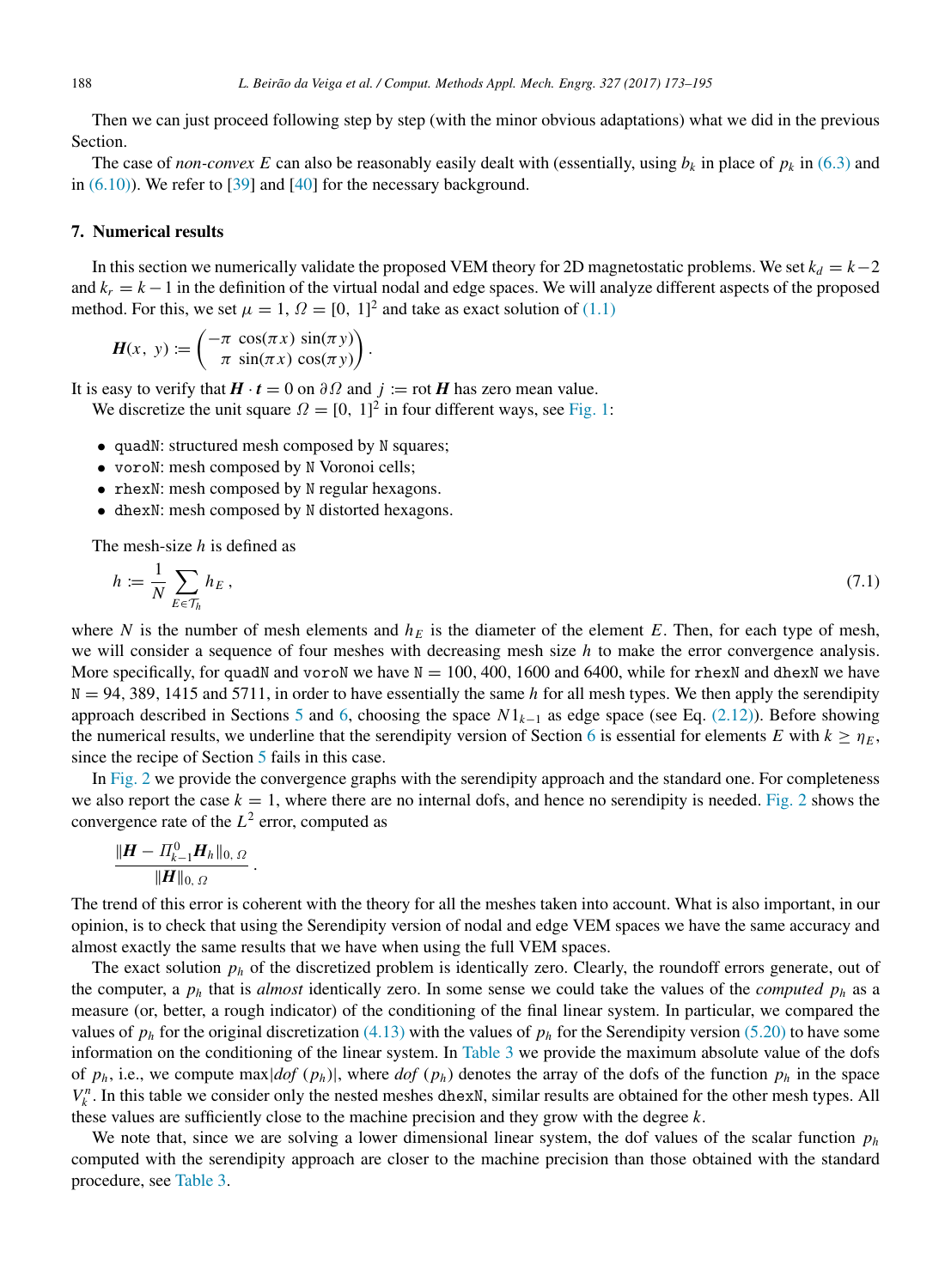<span id="page-16-0"></span>

Fig. 1. Different discretizations of the unit square  $[0, 1]^2$ .

#### <span id="page-16-1"></span>Table 3

Comparison between the values of max $|dof (p_h)|$  obtained via a standard and a serendipity approach. We consider the set of nested mesh dhexN and similar results are obtained for the other set of meshes.

| k | Approach    | dhex94         | dhex389        | dhex1415       | dhex5711       |
|---|-------------|----------------|----------------|----------------|----------------|
|   | Standard    | $1.1875e - 14$ | $3.4438e - 14$ | $2.1061e - 13$ | $7.1641e - 13$ |
|   | Standard    | 1.9811e-13     | $2.7685e - 12$ | $2.3027e - 11$ | $2.0194e - 10$ |
|   | Serendipity | 1.2651e-14     | $4.5334e - 14$ | $1.3284e - 13$ | 1.6533e-12     |
|   | Standard    | $2.8698e - 11$ | $3.4730e - 10$ | 1.8091e-09     | $8.5544e - 08$ |
|   | Serendipity | $1.1454e - 12$ | $3.1212e - 12$ | $1.2349e - 11$ | 1.4966e-10     |
| 4 | Standard    | $2.5490e - 11$ | $8.2772e - 11$ | $2.7047e - 09$ | $6.9675e - 08$ |
|   | Serendipity | $2.2063e - 12$ | $8.3612e - 12$ | $5.1823e - 11$ | $3.5685e - 10$ |

To better understand the advantage of the serendipity approach in terms of reduction of the number of degrees of freedom, we compute the following quantity

$$
\text{gain} \coloneqq 100 \, \frac{\# dof - \# dof_S}{\# dof} \, \% \, ,
$$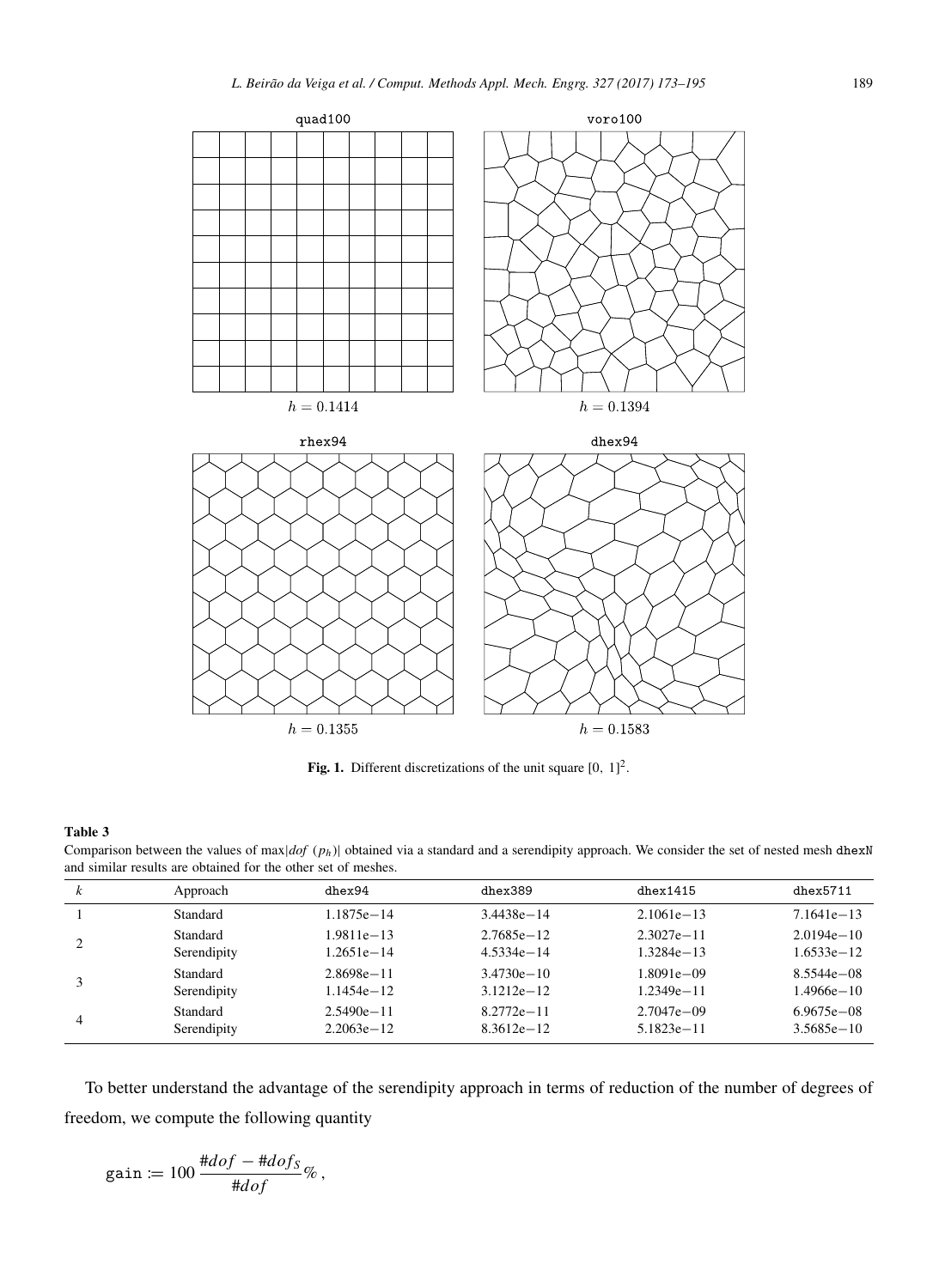<span id="page-17-0"></span>

Fig. 2. Comparison of the L<sup>2</sup>-error *h*-convergence rates for standard and serendipity approach varying the mesh types and the VEM degrees *k*.

|               | $\alpha$ ample of gain on the number of degrees of freedom with the serentify-<br>ty procedure. |          |                |          |
|---------------|-------------------------------------------------------------------------------------------------|----------|----------------|----------|
| k             | quad1600                                                                                        | voro1600 | $r$ hex $1415$ | dhex1415 |
| $\mathcal{D}$ | 17.85%                                                                                          | 13.33%   | 13.33%         | 13.33%   |
| $\mathcal{F}$ | 26.90%                                                                                          | 21.42%   | 21.42%         | 21.42%   |
| 4             | 27.47%                                                                                          | 27.13%   | 27.13%         | 27.13%   |

<span id="page-17-1"></span>Table 4 Example of gain on the number of degrees of freedom with the serendipity procedure.

where  $\# dof$  and  $\# dof$ <sub>S</sub> are the number of degrees of freedom with the standard and the serendipity approach, respectively. In [Table 4](#page-17-1) we provide the value of gain only for one example of each kind of mesh; similar results are obtained for the other meshes. The gain in terms of degrees of freedom is remarkable and it increases with the degree *k*.

#### *7.1. Numerical experiment with singular solution*

In this subsection we solve problem [\(1.1\)](#page-1-0) on a standard L-Shaped domain  $\Omega \subset [-1, 1]^2$ , we set again  $\mu = 1$ , and we choose the right hand side *j* and the boundary conditions in such a way that the exact solution is

$$
H(x, y) := \nabla \zeta(x, y) + \begin{pmatrix} -y \\ x \end{pmatrix},
$$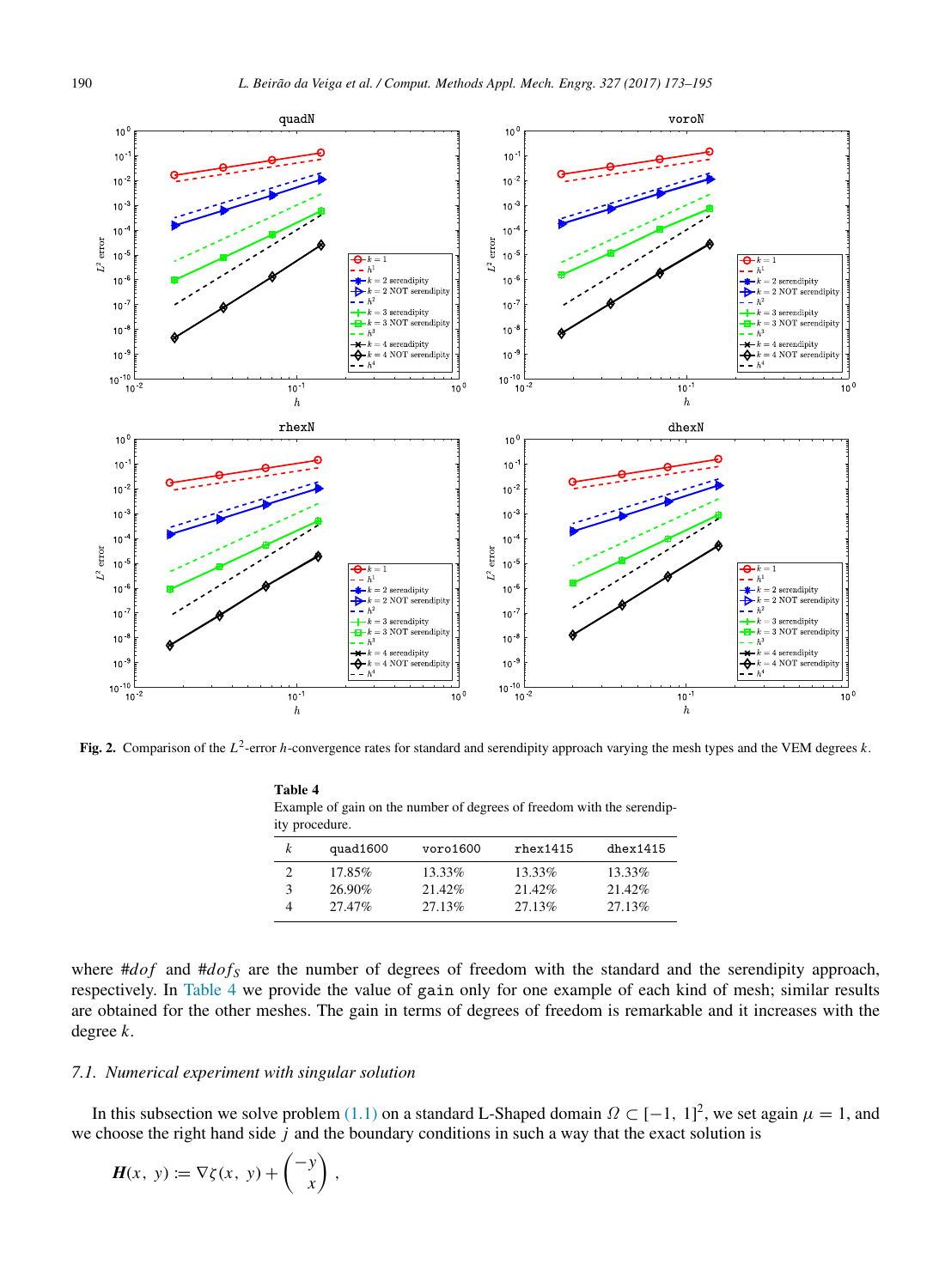<span id="page-18-0"></span>

Fig. 3. Different discretizations of the L-shape domain.

<span id="page-18-1"></span>

Fig. 4. Comparison of the *L* 2 -error *h*-convergence rates for standard and serendipity approach varying the mesh types and the VEM degrees *k*.

where  $\nabla \zeta(x, y)$  is the gradient of the function  $\zeta$  defined via the standard polar coordinate system  $\theta$ ,  $\rho$ 

$$
\zeta(\theta, \, \rho) := \rho^{2/3} \, \sin\left(\frac{2}{3}\,\theta\right) \, .
$$

We observe that the function  $\zeta$  is harmonic and thus the vector field *H* is divergence free, which is in agreement with [\(1.1\).](#page-1-0) Moreover, since the function  $\zeta \in H^{1+\frac{2}{3}-\epsilon}(\Omega)$ ,  $\forall \epsilon > 0$ , the vector field  $H \in H^{\frac{2}{3}-\epsilon}(\Omega)$ . We then expect a convergence rate of about  $h^{2/3}$  for each VEM approximation degree *k*, see Eq. [\(4.22\).](#page-9-4)

As before we consider a sequence of nested meshes of equal squares, quadN, and of well-shaped Voronoi cells, voroN, where N is the number of elements, see [Fig. 3.](#page-18-0) More specifically, we take  $N = 100, 400, 1600$  and 6400 for the mesh of squares, and  $N = 193, 699, 2050$  and 7225 for the Voronoi mesh. Also in this case we chose the edge space  $N1_{k-1}$  in the serendipity approach.

In [Fig. 4](#page-18-1) we provide the convergence graphs with both the standard and the serendipity approach. The error behaves as expected: for each degree *k* the convergence rate is approximately 2/3, and the accuracy improves when *k* grows, as expected (see, e.g., [\[17,](#page-20-11)[18,](#page-20-12)[47](#page-21-15)[,48\]](#page-21-16)). Moreover, the serendipity approach is indistinguishable from the corresponding standard one for all  $k$ . Finally, we do not report the results for the scalar variable  $p_h$  since it vanishes up to machine precision also in this case.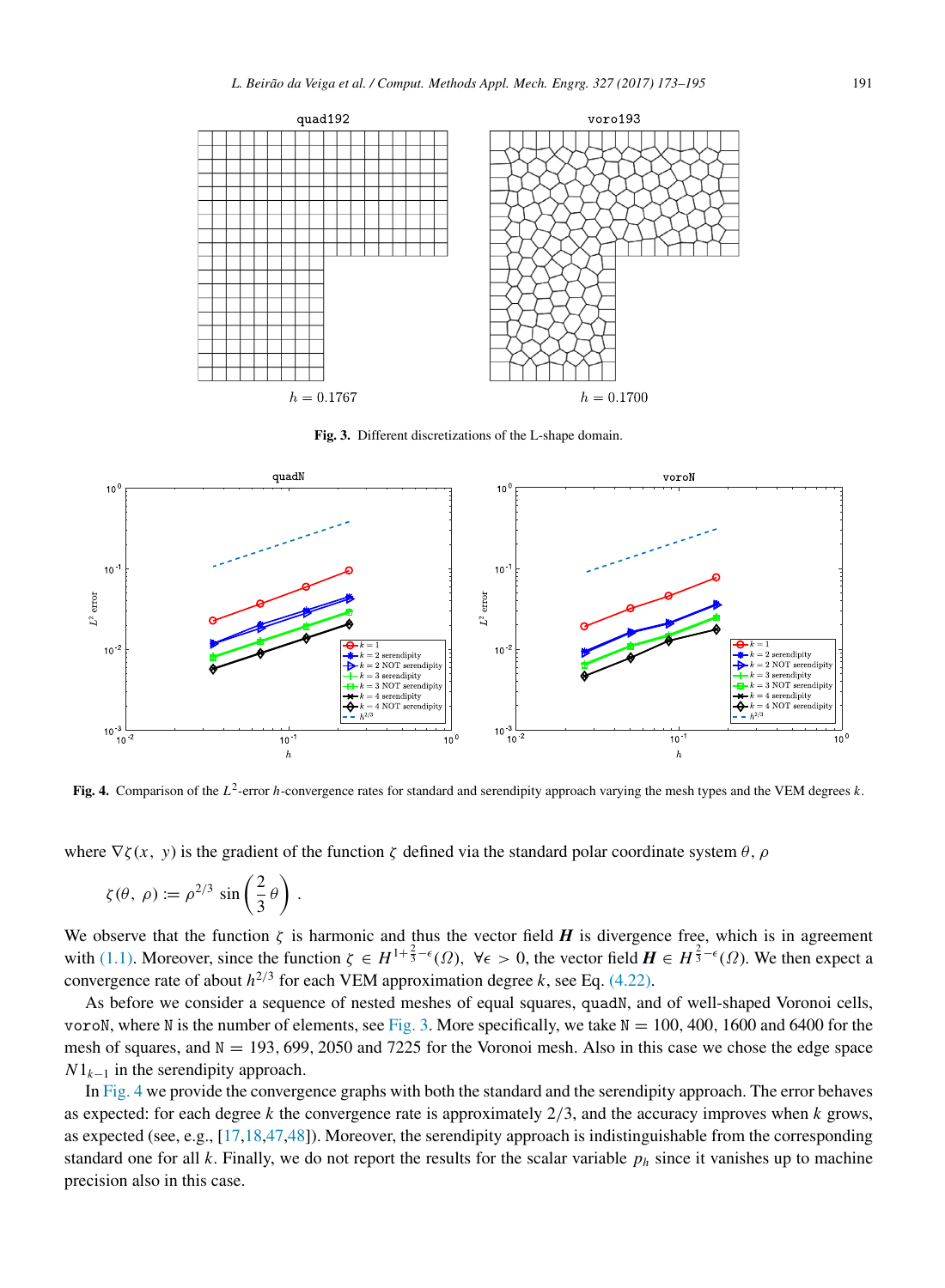# 8. A glimpse to the 3D case

In this section we give a brief hint on the use of the machinery of the previous sections for the three-dimensional case (although this is actually beyond the scopes of the present paper). We limit ourselves to the definition of the local spaces, as the rest of the development is still work in progress.

# *8.1. The local VEM spaces in 3D*

Let therefore P be a simply connected polyhedron, with the usual starshapedness assumptions on the polyhedron itself and on each of its faces  $f$ . For simplicity, we will assume that each face  $f$  of  $\mathbb P$  is convex.

For an integer *k*, fixed (as we did in 2 dimensions) once and for all, for each face *f* we will use the spaces Serendipity  $SV_k^n(f)$  and  $SV_{k-1}^e(f)$  as defined in [\(5.4\)](#page-10-2) and [\(5.13\)](#page-12-0)[–\(3.10\)](#page-5-4) (with  $k_r = k - 1$ ), respectively.

<span id="page-19-4"></span>Remark 16. The name of the game, here, is to use the Serendipity VEM spaces only at the inter-element boundaries, without attempting to reduce the number of degrees of freedom (and to make the spaces slimmer) inside P. In other words, we label the d.o.f.s internal to  $P$  as "bound to disappear, out of static condensation".

We then introduce the three-dimensional analogues of  $(5.4)$  and  $(5.13)$  that are

<span id="page-19-2"></span><span id="page-19-1"></span>
$$
V_k^n(\mathbf{P}) := \left\{ q : q_{|f} \in SV_k^n(f), \ \forall \text{ face } f \in \partial \mathbf{P}, \ \Delta q \in \mathbb{P}_{k-2} \right\},
$$
  
\n
$$
V_{k-1}^e(\mathbf{P}) := \left\{ \mathbf{v} : \mathbf{v} \cdot \mathbf{t} \text{ continuous on each edge } e \in \partial \mathbf{P}, \mathbf{v}_{|f} \in SV_{k-1}^e(f) \ \forall \text{ face } f \in \partial \mathbf{P}, \right\}
$$
\n
$$
(8.1)
$$

$$
\begin{cases} v \cdot v \cdot t \text{ continuous on each edge } e \in \sigma r, \ v_{f} \in V_{k-1}(J) \text{ } v \text{ face } J \in \sigma r, \\ \text{div } v \in \mathbb{P}_{k-2}(\mathbf{P}), \text{ curl } (\text{curl } v) \in (\mathbb{P}_{k-2}(\mathbf{P}))^{3} \end{cases} \tag{8.2}
$$

Actually, in 3 dimensions we would also need a Virtual Element Face space, that we define as

<span id="page-19-3"></span>
$$
V_{k-1}^f(\mathbf{P}) := \left\{ w | w \cdot \mathbf{n}_f \in \mathbb{P}_{k-1}(f) \,\forall \text{ face } f, \text{ div } w \in \mathbb{P}_{k-1}(\mathbf{P}), \text{ curl } w \in (\mathbb{P}_{k-2}(\mathbf{P}))^3 \right\}. \tag{8.3}
$$

Remark 17. We note that, in many applications, the number of internal degrees of freedom for the spaces [\(8.1\),](#page-19-1) [\(8.2\),](#page-19-2) and [\(8.3\)](#page-19-3) will be more than necessary. However, as already pointed out in [Remark 16,](#page-19-4) we will not make efforts to diminish them, as we assume that in practice we could eliminate them by static condensation.  $\Box$ 

Remark 18. We also point out that for the Face three-dimensional space we do not need a Serendipity version on faces (as we do for nodal and edge elements) since the normal component (that is what we use on faces) is already a P<sub>k−1</sub> polynomial and cannot be further reduced without jeopardizing the accuracy. □

We easily see that, with the above definitions, for every  $q \in V_k^n(P)$ , we have that the *tangential gradient*, applied *face by face*, belongs to  $SV^e_{k-1}(f)$ . Consequently, we also have, almost for free, the crucial property

$$
\nabla \Big( V_k^n(\mathbf{P}) \Big) \equiv \Big\{ \mathbf{v} \in V_{k-1}^e(\mathbf{P}) \text{ such that } \operatorname{curl} \mathbf{v} = 0 \Big\},\
$$

and using also  $(5.19)$  on each face,

$$
\mathbf{curl}\left(V_{k-1}^e(\mathbf{P})\right) \equiv \left\{ \mathbf{v} \in V_{k-1}^f(\mathbf{P}) \text{ such that } \mathrm{div}\,\mathbf{v} = 0 \right\}.
$$

## <span id="page-19-0"></span>9. Conclusions

We presented a variant of *nodal* and *edge* Serendipity spaces on polygonal elements and applied them to the numerical solution of a simple magnetostatic problem. These Virtual Element Spaces of different type can be used together in applications where an exact sequence is particularly convenient, together with commuting-diagram interpolation operators, as is definitely the case in electromagnetic problems.

In more details, we introduced new families of  $H^1$ -conforming and  $H$ (rot)-conforming polygonal elements that generalize the traditional Lagrange Finite Elements and the Nédélec edge elements (both of the first and of the second kind) to the case of general polygons. Possibly most important is the fact that the new elements are very robust with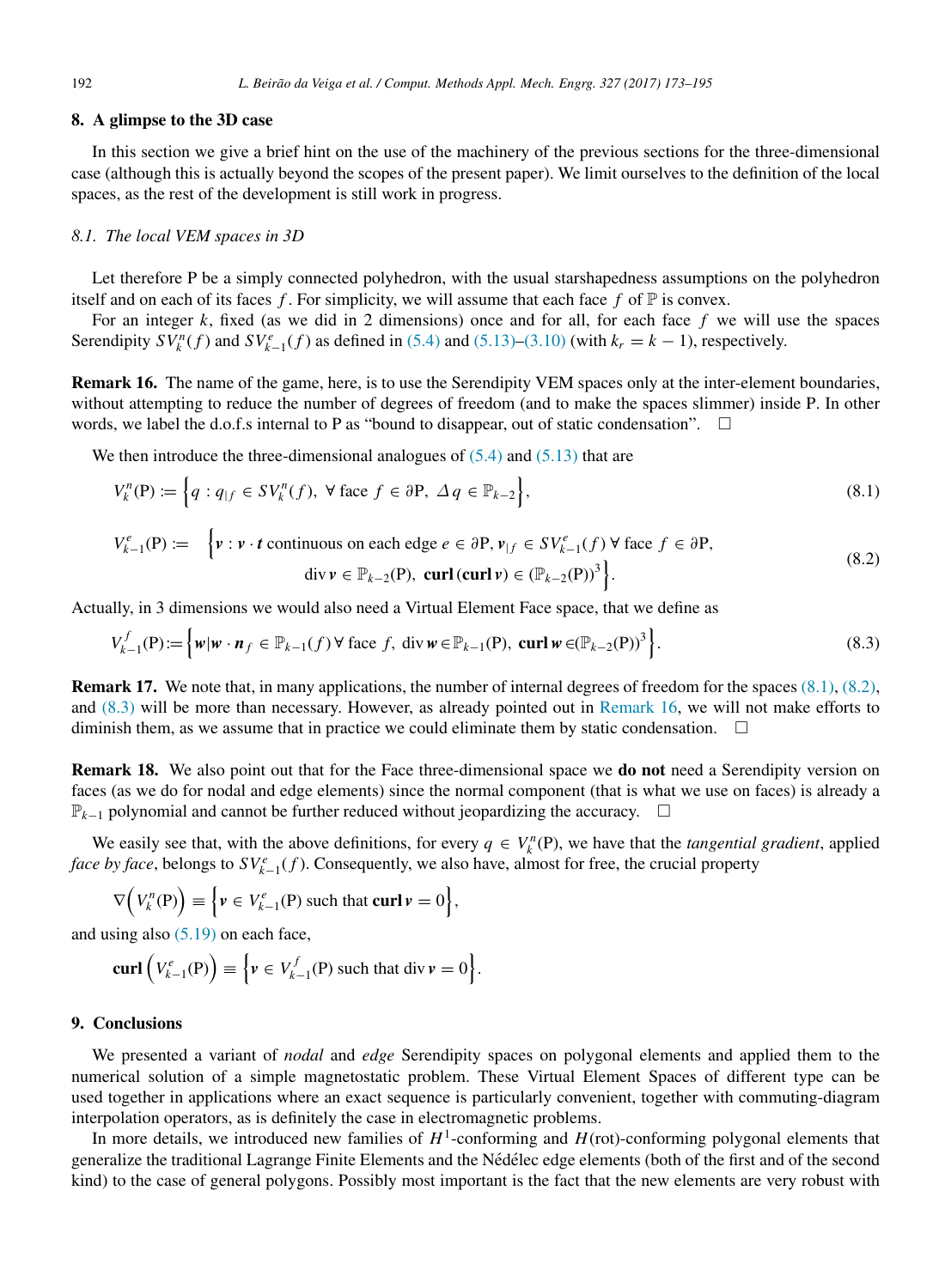respect to distortions, and so are their Serendipity variants (where many internal degrees of freedom are eliminated). Such a feature is already interesting in rather simple geometries (as, for instance, quadrilaterals) and will also prove to be particularly convenient when applied to the *faces* of a polyhedral decomposition.

Here we considered the use of these spaces for the discretization of Magnetostatic problems in two dimensions, following the variational formulation of Kikuchi. We proved stability and optimal error estimate, and we checked the performance (which turned out to be very good) with some academic numerical experiments.

The extension to more general Hodge–Laplace type operators in 2D would be immediate, and the extension to the 3D Magnetostatic problems (much more interesting from the practical point of view) is reasonably "at hand", and profits significantly of the use of the present spaces on faces (in particular for the use of their Serendipity version).

It would also be interesting to study the extension of these methods to problems where the dependence of *B* from *H* is nonlinear. For applications of the Virtual Element Methods to various other types of nonlinear problems we refer to [\[52,](#page-21-20)[56](#page-21-24)[–58\]](#page-22-0).

Clearly much additional work is needed, but we hope that our friend Tinsley will like the pioneering aspects.

# Acknowledgments

The first and third authors were partially supported by the European Research Council through the H2020 Consolidator Grant (grant no. 681162) CAVE – Challenges and Advancements in Virtual Elements. This support is gratefully acknowledged.

# References

- <span id="page-20-0"></span>[1] [L. Beirão da Veiga, F. Brezzi, A. Cangiani, G. Manzini, L.D. Marini, A. Russo, Basic principles of virtual element methods, Math. Models](http://refhub.elsevier.com/S0045-7825(17)30593-5/sb1) [Methods Appl. Sci. 23 \(1\) \(2013\) 199–214.](http://refhub.elsevier.com/S0045-7825(17)30593-5/sb1)
- [2] [L. Beirão da Veiga, F. Brezzi, L.D. Marini, A. Russo, The hitchhiker's guide to the virtual element method, Math. Models Methods Appl. Sci.](http://refhub.elsevier.com/S0045-7825(17)30593-5/sb2) [24 \(8\) \(2014\) 1541–1573.](http://refhub.elsevier.com/S0045-7825(17)30593-5/sb2)
- <span id="page-20-1"></span>[3] L. Beirão da Veiga, F. Brezzi, L.D. Marini, A. Russo, *H*(*di*v) and *H*(*curl*[\)-conforming VEM, Numer. Math. 133 \(2\) \(2016\) 303–332.](http://refhub.elsevier.com/S0045-7825(17)30593-5/sb3)
- <span id="page-20-2"></span>[4] [J. Hyman, M. Shashkov, Adjoint operators for the natural discretizations of the divergence, gradient and curl on logically rectangular grids,](http://refhub.elsevier.com/S0045-7825(17)30593-5/sb4) [Appl. Numer. Math. 25 \(4\) \(1997\) 413–442.](http://refhub.elsevier.com/S0045-7825(17)30593-5/sb4)
- [5] [K. Lipnikov, G. Manzini, M. Shashkov, Mimetic finite difference method, J. Comput. Phys. 257 \(part B\) \(2014\) 1163–1227.](http://refhub.elsevier.com/S0045-7825(17)30593-5/sb5)
- [6] [L. Beirão da Veiga, K. Lipnikov, G. Manzini, The Mimetic Finite Difference Method for Elliptic Problems, in: MS&A. Modeling, Simulation](http://refhub.elsevier.com/S0045-7825(17)30593-5/sb6) [and Applications, vol. 11, Springer-Verlag, 2014.](http://refhub.elsevier.com/S0045-7825(17)30593-5/sb6)
- [7] [F. Brezzi, A. Buffa, K. Lipnikov, Mimetic finite differences for elliptic problems, M2AN Math. Model. Numer. Anal. 43 \(2\) \(2009\) 277–295.](http://refhub.elsevier.com/S0045-7825(17)30593-5/sb7)
- <span id="page-20-3"></span>[8] [L. Beirão da Veiga, K. Lipnikov, G. Manzini, Arbitrary-order nodal mimetic discretizations of elliptic problems on polygonal meshes, SIAM](http://refhub.elsevier.com/S0045-7825(17)30593-5/sb8) [J. Numer. Anal. 49 \(5\) \(2011\) 1737–1760.](http://refhub.elsevier.com/S0045-7825(17)30593-5/sb8)
- <span id="page-20-4"></span>[9] [D.N. Arnold, F. Brezzi, B. Cockburn, L.D. Marini, Unified analysis of discontinuous Galerkin methods for elliptic problems, SIAM J. Numer.](http://refhub.elsevier.com/S0045-7825(17)30593-5/sb9) [Anal. 39 \(5\) \(2001\) 1749–1779.](http://refhub.elsevier.com/S0045-7825(17)30593-5/sb9)
- [\[](http://refhub.elsevier.com/S0045-7825(17)30593-5/sb10)10] [C.E. Baumann, T. Oden, A discontinuous hp finite element method for convection–diffusion problems, Comput. Methods Appl. Mech. Engrg.](http://refhub.elsevier.com/S0045-7825(17)30593-5/sb10) [175 \(3–4\) \(1999\) 311–341.](http://refhub.elsevier.com/S0045-7825(17)30593-5/sb10)
- <span id="page-20-5"></span>[11] [B. Cockburn, Discontinuous Galerkin methods, ZAMM Z. Angew. Math. Mech. 83 \(2003\) 731–754.](http://refhub.elsevier.com/S0045-7825(17)30593-5/sb11)
- <span id="page-20-6"></span>[\[](http://refhub.elsevier.com/S0045-7825(17)30593-5/sb12)12] [V. Dolejší, M. Feistauer, Discontinuous Galerkin method, in: Analysis and Applications to Compressible Flow, in: Springer Series in](http://refhub.elsevier.com/S0045-7825(17)30593-5/sb12) [Computational Mathematics, vol. 48, Springer, Cham, 2015.](http://refhub.elsevier.com/S0045-7825(17)30593-5/sb12)
- <span id="page-20-7"></span>[\[](http://refhub.elsevier.com/S0045-7825(17)30593-5/sb13)13] [B. Cockburn, J. Gopalakrishnan, R. Lazarov, Unified hybridization of discontinuous Galerkin, mixed, and continuous Galerkin methods for](http://refhub.elsevier.com/S0045-7825(17)30593-5/sb13) [second order elliptic problems, SIAM J. Numer. Anal. 47 \(2\) \(2009\) 1319–1365.](http://refhub.elsevier.com/S0045-7825(17)30593-5/sb13)
- <span id="page-20-8"></span>[\[](http://refhub.elsevier.com/S0045-7825(17)30593-5/sb14)14] [B. Cockburn, The hybridizable discontinuous Galerkin methods, in: Proceedings of the International Congress of Mathematicians. Vol. IV,](http://refhub.elsevier.com/S0045-7825(17)30593-5/sb14) [Hindustan Book Agency, New Delhi, 2010, pp. 2749–2775.](http://refhub.elsevier.com/S0045-7825(17)30593-5/sb14)
- <span id="page-20-9"></span>[\[](http://refhub.elsevier.com/S0045-7825(17)30593-5/sb15)15] [B. Cockburn, D. Di Pietro, A. Alexandre Ern, Bridging the hybrid high-order and hybridizable discontinuous galerkin methods, ESAIM Math.](http://refhub.elsevier.com/S0045-7825(17)30593-5/sb15) [Model. Numer. Anal. 50 \(2016\) 635–650.](http://refhub.elsevier.com/S0045-7825(17)30593-5/sb15)
- <span id="page-20-10"></span>[16] [E. Wachspress, Rational bases for convex polyhedra, Comput. Math. Appl. 59 \(6\) \(2010\) 1953–1956.](http://refhub.elsevier.com/S0045-7825(17)30593-5/sb16)
- <span id="page-20-11"></span>[\[](http://refhub.elsevier.com/S0045-7825(17)30593-5/sb17)17] [L. Demkowicz, J.T. Oden, W. Rachowicz, O. Hardy, Toward a universal h-p adaptive finite element strategy 1 - Constrained approximation](http://refhub.elsevier.com/S0045-7825(17)30593-5/sb17) [and data structure, Comput. Methods Appl. Mech. Engrg. 77 \(1–2\) \(1989\) 79–112.](http://refhub.elsevier.com/S0045-7825(17)30593-5/sb17)
- <span id="page-20-12"></span>[\[](http://refhub.elsevier.com/S0045-7825(17)30593-5/sb18)18] [J.T. Oden, L. Demkowicz, W. Rachowicz, T.A. Westermann, Toward a universal h-p adaptive finite element strategy 2 - A posteriori error](http://refhub.elsevier.com/S0045-7825(17)30593-5/sb18) [estimation, Comput. Methods Appl. Mech. Engrg. 77 \(1–2\) \(1989\) 113–180.](http://refhub.elsevier.com/S0045-7825(17)30593-5/sb18)
- [\[](http://refhub.elsevier.com/S0045-7825(17)30593-5/sb19)19] [W. Rachowicz, J.T. Oden, L. Demkowicz, Toward a universal h-p adaptive finite element strategy 3 Design of h-p meshes, Comput. Methods](http://refhub.elsevier.com/S0045-7825(17)30593-5/sb19) [Appl. Mech. Engrg. 77 \(1–2\) \(1989\) 181–212.](http://refhub.elsevier.com/S0045-7825(17)30593-5/sb19)
- [\[](http://refhub.elsevier.com/S0045-7825(17)30593-5/sb20)20] [M. Arroyo, M. Ortiz, Local maximum-entropy approximation schemes, in: Meshfree Methods for Partial Differential Equations III, in: Lect.](http://refhub.elsevier.com/S0045-7825(17)30593-5/sb20) [Notes Comput. Sci. Eng., vol. 57, Springer, Berlin, 2007, pp. 1–16.](http://refhub.elsevier.com/S0045-7825(17)30593-5/sb20)
- [21] [M.S. Floater, Generalized barycentric coordinates and applications, Acta Numer. 24 \(2015\) 215–258.](http://refhub.elsevier.com/S0045-7825(17)30593-5/sb21)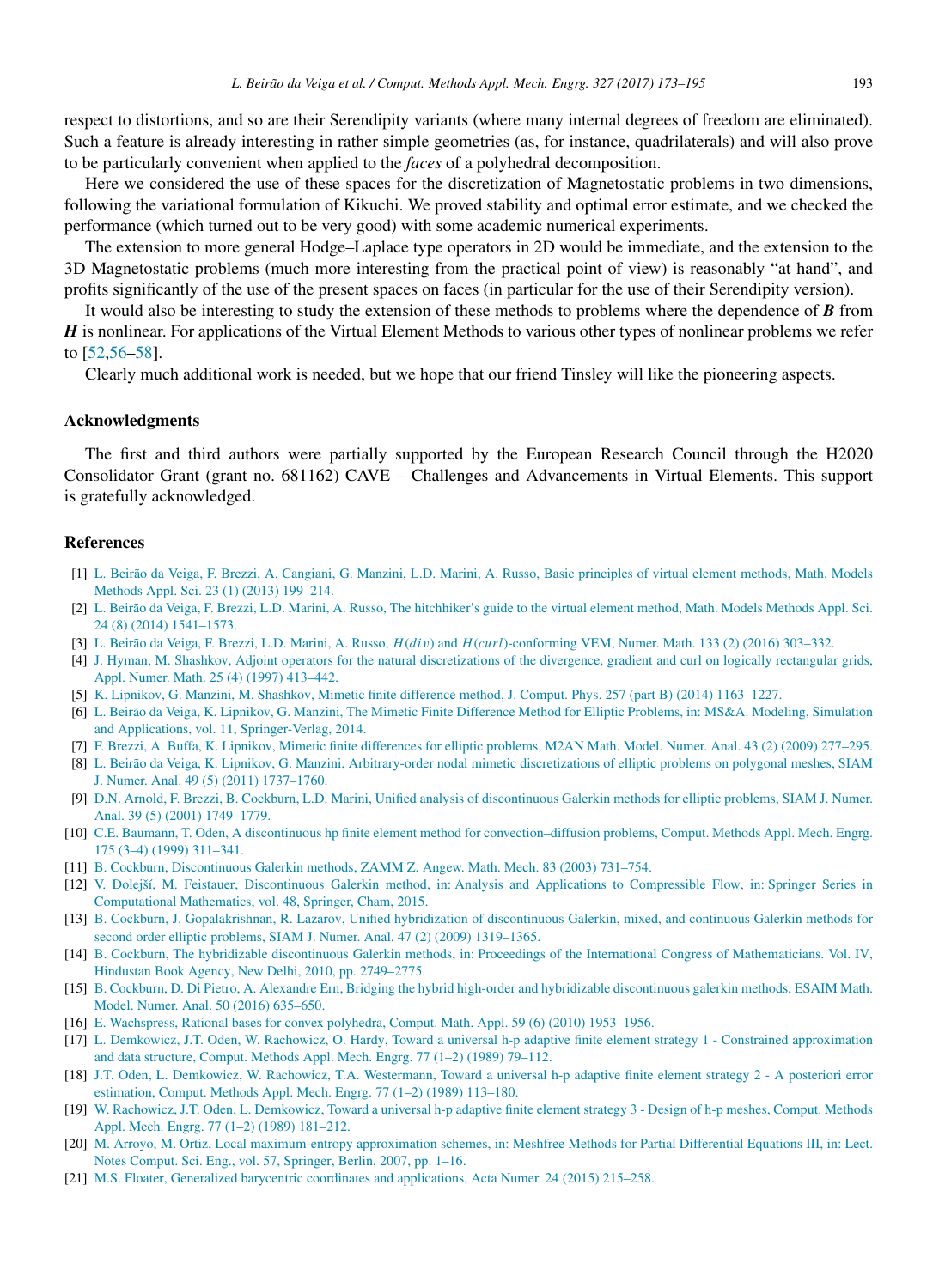- [\[](http://refhub.elsevier.com/S0045-7825(17)30593-5/sb22)22] [G. Manzini, A. Russo, N. Sukumar, New perspectives on polygonal and polyhedral finite element methods, Math. Models Methods Appl. Sci.](http://refhub.elsevier.com/S0045-7825(17)30593-5/sb22) [24 \(8\) \(2014\) 1665–1699.](http://refhub.elsevier.com/S0045-7825(17)30593-5/sb22)
- [\[](http://refhub.elsevier.com/S0045-7825(17)30593-5/sb23)23] [C.A. Duarte, I. Babuska, J.T. Oden, Generalized finite element methods for three-dimensional structural mechanics problems, Comput. &](http://refhub.elsevier.com/S0045-7825(17)30593-5/sb23) [Structures 77 \(2\) \(2000\) 215–232.](http://refhub.elsevier.com/S0045-7825(17)30593-5/sb23)
- <span id="page-21-0"></span>[\[](http://refhub.elsevier.com/S0045-7825(17)30593-5/sb24)24] [N. Sukumar, E.A. Malsch, Recent advances in the construction of polygonal finite element interpolants, Arch. Comput. Methods Eng. 13 \(1\)](http://refhub.elsevier.com/S0045-7825(17)30593-5/sb24) [\(2006\) 129–163.](http://refhub.elsevier.com/S0045-7825(17)30593-5/sb24)
- <span id="page-21-1"></span>[\[](http://refhub.elsevier.com/S0045-7825(17)30593-5/sb25)25] [J. Droniou, R. Eymard, T. Gallouët, R. Herbin, Gradient schemes: a generic framework for the discretisation of linear, nonlinear and nonlocal](http://refhub.elsevier.com/S0045-7825(17)30593-5/sb25) [elliptic and parabolic equations, Math. Models Methods Appl. Sci. 23 \(13\) \(2013\) 2395–2432.](http://refhub.elsevier.com/S0045-7825(17)30593-5/sb25)
- [\[](http://refhub.elsevier.com/S0045-7825(17)30593-5/sb26)26] [P. Chow, M. Cross, K. Pericleous, A natural extension of the conventional finite volume method into polygonal unstructured meshes for CFD](http://refhub.elsevier.com/S0045-7825(17)30593-5/sb26) [application, Appl. Math. Model. 20 \(1996\) 170–183.](http://refhub.elsevier.com/S0045-7825(17)30593-5/sb26)
- [\[](http://refhub.elsevier.com/S0045-7825(17)30593-5/sb27)27] [J. Droniou, R. Eymard, T. Gallouët, R. Herbin, A unified approach to mimetic finite difference, hybrid finite volume and mixed finite volume](http://refhub.elsevier.com/S0045-7825(17)30593-5/sb27) [methods, Math. Models Methods Appl. Sci. 20 \(2\) \(2010\) 265–295.](http://refhub.elsevier.com/S0045-7825(17)30593-5/sb27)
- <span id="page-21-2"></span>[\[](http://refhub.elsevier.com/S0045-7825(17)30593-5/sb28)28] [K. Lipnikov, D. Svyatskiy, Y. Vassilevski, Interpolation-free monotone finite volume method for diffusion equations on polygonal meshes, J.](http://refhub.elsevier.com/S0045-7825(17)30593-5/sb28) [Comput. Phys. 228 \(2009\) 703–716.](http://refhub.elsevier.com/S0045-7825(17)30593-5/sb28)
- <span id="page-21-3"></span>[\[](http://refhub.elsevier.com/S0045-7825(17)30593-5/sb29)29] [L. Beirão da Veiga, C. Lovadina, G. Vacca, Divergence free virtual elements for the Stokes problem on polygonal meshes, ESAIM Math.](http://refhub.elsevier.com/S0045-7825(17)30593-5/sb29) [Model. Numer. Anal. 51 \(2017\) 509–535.](http://refhub.elsevier.com/S0045-7825(17)30593-5/sb29)
- [\[](http://refhub.elsevier.com/S0045-7825(17)30593-5/sb30)30] [E. Artioli, C. de Miranda, C. Lovadina, L. Patruno, A stress/displacement virtual element method for plane elasticity problems, Comput.](http://refhub.elsevier.com/S0045-7825(17)30593-5/sb30) [Methods Appl. Mech. Engrg 325 \(2017\) 155–174.](http://refhub.elsevier.com/S0045-7825(17)30593-5/sb30)
- [31] [L. Beirão da Veiga, F. Brezzi, L.D. Marini, Virtual elements for linear elasticity problems, SIAM J. Numer. Anal. 51 \(2\) \(2013\) 794–812.](http://refhub.elsevier.com/S0045-7825(17)30593-5/sb31)
- [\[](http://refhub.elsevier.com/S0045-7825(17)30593-5/sb32)32] [M.F. Benedetto, S. Berrone, S. Pieraccini, S. Scialò, The virtual element method for discrete fracture network simulations, Comput. Methods](http://refhub.elsevier.com/S0045-7825(17)30593-5/sb32) [Appl. Mech. Engrg. 280 \(2014\) 135–156.](http://refhub.elsevier.com/S0045-7825(17)30593-5/sb32)
- [33] [F. Brezzi, L.D. Marini, Virtual element methods for plate bending problems, Comput. Methods Appl. Mech. Engrg. 253 \(2013\) 455–462.](http://refhub.elsevier.com/S0045-7825(17)30593-5/sb33)
- [\[](http://refhub.elsevier.com/S0045-7825(17)30593-5/sb34)34] [A.L. Gain, C. Talischi, G.H. Paulino, On the virtual element method for three-dimensional linear elasticity problems on arbitrary polyhedral](http://refhub.elsevier.com/S0045-7825(17)30593-5/sb34) [meshes, Comput. Methods Appl. Mech. Engrg. 282 \(2014\) 132–160.](http://refhub.elsevier.com/S0045-7825(17)30593-5/sb34)
- [\[](http://refhub.elsevier.com/S0045-7825(17)30593-5/sb35)35] [E. Cáceres, G.N. Gatica, A mixed virtual element method for the pseudostress-velocity formulation of the Stokes problem, IMA J. Numer.](http://refhub.elsevier.com/S0045-7825(17)30593-5/sb35) [Anal. 37 \(1\) \(2017\) 296–331.](http://refhub.elsevier.com/S0045-7825(17)30593-5/sb35)
- <span id="page-21-4"></span>[\[](http://refhub.elsevier.com/S0045-7825(17)30593-5/sb36)36] [I. Perugia, P. Pietra, A. Russo, A plane wave virtual element method for the Helmholtz problem, ESAIM Math. Model. Numer. Anal. 50 \(3\)](http://refhub.elsevier.com/S0045-7825(17)30593-5/sb36) [\(2016\) 783–808.](http://refhub.elsevier.com/S0045-7825(17)30593-5/sb36)
- <span id="page-21-5"></span>[37] [F. Kikuchi, Mixed formulations for finite element analysis of magnetostatic and electrostatic problems, Japan J. Appl. Math. 6 \(1989\) 209–221.](http://refhub.elsevier.com/S0045-7825(17)30593-5/sb37)
- <span id="page-21-6"></span>[\[](http://refhub.elsevier.com/S0045-7825(17)30593-5/sb38)38] [H. Kanayama, R. Motoyama, K. Endo, F. Kikuchi, Three dimensional magnetostatic analysis using nedelec's elements, IEEE Trans. Magn.](http://refhub.elsevier.com/S0045-7825(17)30593-5/sb38) [26 \(1990\) 682–685.](http://refhub.elsevier.com/S0045-7825(17)30593-5/sb38)
- <span id="page-21-7"></span>[39] [L. Beirão da Veiga, F. Brezzi, L.D. Marini, A. Russo, Serendipity nodal VEM spaces, Comput. Fluids 141 \(2016\) 2–12.](http://refhub.elsevier.com/S0045-7825(17)30593-5/sb39)
- <span id="page-21-8"></span>[\[](http://refhub.elsevier.com/S0045-7825(17)30593-5/sb40)40] [L. Beirão da Veiga, F. Brezzi, L.D. Marini, A. Russo, Serendipity face and edge VEM spaces, Rend. Lincei Sci. Fis. Nat. 28 \(1\) \(2017\)](http://refhub.elsevier.com/S0045-7825(17)30593-5/sb40) [143–180.](http://refhub.elsevier.com/S0045-7825(17)30593-5/sb40)
- <span id="page-21-9"></span>[41] [D.N. Arnold, D. Boffi, R.S. Falk, Approximation by quadrilateral finite elements, Math. Comp. 71 \(239\) \(2002\) 909–922.](http://refhub.elsevier.com/S0045-7825(17)30593-5/sb41)
- <span id="page-21-10"></span>[42] D.N. Arnold, D. Boffi, R.S. Falk, Quadrilateral *H*[\(div\) finite elements, SIAM J. Numer. Anal. 42 \(6\) \(2005\) 2429–2451.](http://refhub.elsevier.com/S0045-7825(17)30593-5/sb42)
- <span id="page-21-11"></span>[\[](http://refhub.elsevier.com/S0045-7825(17)30593-5/sb43)43] [B. Ahmad, A. Alsaedi, F. Brezzi, L.D. Marini, A. Russo, Equivalent projectors for virtual element methods, Comput. Math. Appl. 66 \(3\)](http://refhub.elsevier.com/S0045-7825(17)30593-5/sb43) [\(2013\) 376–391.](http://refhub.elsevier.com/S0045-7825(17)30593-5/sb43)
- <span id="page-21-12"></span>[\[](http://refhub.elsevier.com/S0045-7825(17)30593-5/sb44)44] [F. Brezzi, R.S. Falk, L.D. Marini, Basic principles of mixed virtual element methods, ESAIM Math. Model. Numer. Anal. 48 \(4\) \(2014\)](http://refhub.elsevier.com/S0045-7825(17)30593-5/sb44) [1227–1240.](http://refhub.elsevier.com/S0045-7825(17)30593-5/sb44)
- <span id="page-21-13"></span>[\[](http://refhub.elsevier.com/S0045-7825(17)30593-5/sb45)45] [D. Boffi, F. Brezzi, M. Fortin, Mixed Finite Element Methods and Applications, in: Springer Series in Computational Mathematics, vol. 44,](http://refhub.elsevier.com/S0045-7825(17)30593-5/sb45) [Springer, Heidelberg, 2013.](http://refhub.elsevier.com/S0045-7825(17)30593-5/sb45)
- <span id="page-21-14"></span>[46] [D.N. Arnold, R.S. Falk, R. Winther, Finite element exterior calculus, homological techniques, and applications, Acta Numer. 15 \(2006\) 1–155.](http://refhub.elsevier.com/S0045-7825(17)30593-5/sb46)
- <span id="page-21-15"></span>[\[](http://refhub.elsevier.com/S0045-7825(17)30593-5/sb47)47] [L. Demkowicz, Computing with hp-Adaptive Finite Elements. Vol. 1. One and Two Dimensional Elliptic and Maxwell Problems, in: Applied](http://refhub.elsevier.com/S0045-7825(17)30593-5/sb47) [Mathematics and Nonlinear Science, Chapman & Hall/CRC, Boca Raton, 2007.](http://refhub.elsevier.com/S0045-7825(17)30593-5/sb47)
- <span id="page-21-16"></span>[\[](http://refhub.elsevier.com/S0045-7825(17)30593-5/sb48)48] [L. Demkowicz, J. Kurtz, D. Pardo, M. Paszenski, W. Rachowicz, A. Zdunek, Computing with hp-Adaptive Finite Elements. Vol. 2.](http://refhub.elsevier.com/S0045-7825(17)30593-5/sb48) [Frontiers: Three Dimensional Elliptic and Maxwell Problems with Applications, in: Applied Mathematics and Nonlinear Science, Chapman](http://refhub.elsevier.com/S0045-7825(17)30593-5/sb48) [& Hall/CRC, Boca Raton, 2008.](http://refhub.elsevier.com/S0045-7825(17)30593-5/sb48)
- <span id="page-21-17"></span>[\[](http://refhub.elsevier.com/S0045-7825(17)30593-5/sb49)49] [P. Monk, Finite element methods for Maxwell's equations, in: Numerical Mathematics and Scientific Computation, Oxford University Press,](http://refhub.elsevier.com/S0045-7825(17)30593-5/sb49) [New York, 2003.](http://refhub.elsevier.com/S0045-7825(17)30593-5/sb49)
- <span id="page-21-18"></span>[50] [D. Boffi, Fortin operator and discrete compactness for edge elements, Numer. Math. 87 \(2000\) 229–246.](http://refhub.elsevier.com/S0045-7825(17)30593-5/sb50)
- <span id="page-21-19"></span>[51] [D. Boffi, A note on the de Rham complex and a discrete compactness property, Appl. Math. Lett. 14 \(2001\) 33–38.](http://refhub.elsevier.com/S0045-7825(17)30593-5/sb51)
- <span id="page-21-20"></span>[52] [P. Wriggers, W. Rust, B. Reddy, A virtual element method for contact, Comput. Mech. 58 \(2016\) 1039–1050.](http://refhub.elsevier.com/S0045-7825(17)30593-5/sb52)
- <span id="page-21-21"></span>[53] L. Beirão da Veiga, C. Lovadina, A. Russo, Stability analysis for the virtual element method, 2016. [arXiv:1607.05988.](http://arxiv.org/1607.05988) (in press).
- <span id="page-21-22"></span>[\[](http://dx.doi.org/10.1515/cmam-2017-0008)54] S. Brenner, Q. Guan, L. Sung, Some estimates for virtual element methods, Comput. Methods Appl. Math. (2017). [http://dx.doi.org/10.1515/](http://dx.doi.org/10.1515/cmam-2017-0008) [cmam-2017-0008.](http://dx.doi.org/10.1515/cmam-2017-0008)
- <span id="page-21-23"></span>[\[](http://refhub.elsevier.com/S0045-7825(17)30593-5/sb55)55] [L. Beirão da Veiga, D. Mora, G. Rivera, R. Rodríguez, A virtual element method for the acoustic vibration problem, Numer. Math. 136 \(2017\)](http://refhub.elsevier.com/S0045-7825(17)30593-5/sb55) [725–736.](http://refhub.elsevier.com/S0045-7825(17)30593-5/sb55)
- <span id="page-21-24"></span>[56] L. Beirão da Veiga, C. Lovadina, G. Vacca, Virtual Elements for the Navier-Stokes problem on polygonal meshes, 2017. [arXiv:1703.00437,](http://arxiv.org/1703.00437) (submitted for publication).